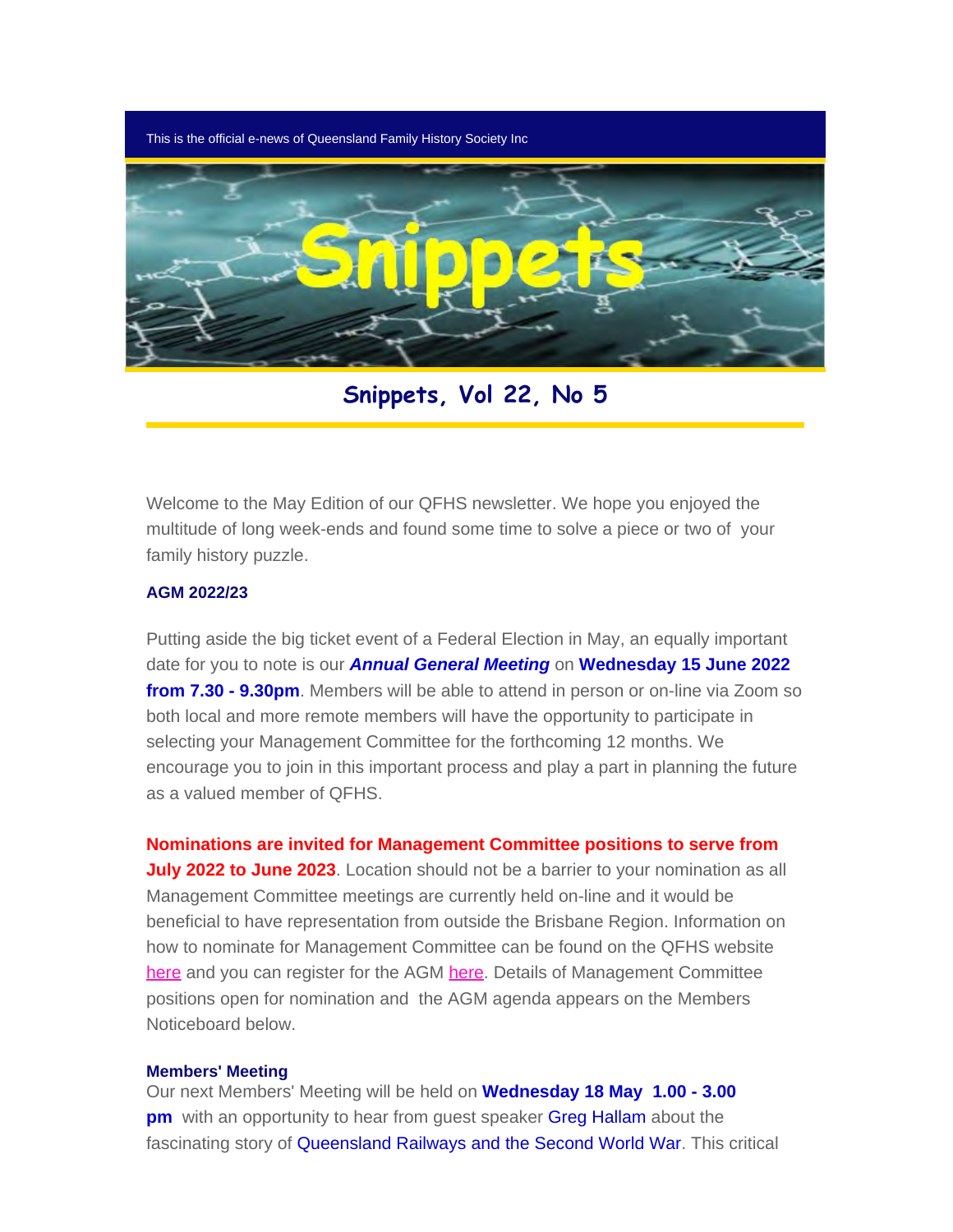service has played a pivotal role in the expansion, development and defence of Queensland. This will be a hybrid meeting so you can attend in person at the QFHS Resource Centre or register [here](https://www.eventbrite.com.au/e/members-meeting-may-greg-hallam-tickets-290068030287) to attend online.

New members might also be interested in our winter session of **Finding Your Family : A beginner's course in Research** commencing on **Monday 4 July**. This is a six week program (2-3 hours per week) that will skill you up on all the essentials for successful family history research. The course continues to be offered on-line so distance is no barrier to learning. Find out more details [here](https://www.qfhs.org.au/events/learn-qfhs/finding-your-family-a-beginners-course-in-research-winter/) and book early as places are limited.

Our next **"Talking About"** session will be a topic dear to many members' hearts. Join fellow members for an informal, online chat on **Wednesday 25 May at 10.00am** to *Talk about* **Libraries** and your family's experience or engagement with them. Find out more below or on the **[QFHS website](https://www.qfhs.org.au/CalendarEvent.aspx?dt=20220525_100000_176).** 

Finally we are excited to announce the return of the **[QFHS Open Day](https://www.qfhs.org.au/CalendarEvent.aspx?dt=20220806_133000_91)** [o](https://www.qfhs.org.au/CalendarEvent.aspx?dt=20220806_133000_91)n **Saturday 6th August from 10.00 am to 3.00 pm**. We hope to see many of you there and please let friends and family know. It's a great opportunity to find out more about the services and resources on offer at QFHS, and a chance to pick up tips from some of our experts.

Wishing you great success in your Family History research over the winter months ...a perfect time keep the slippers on while you dig deep into the past.

*Pat Smith* **Editor**

## **Calendar**

#### **May 2022**

- 14 May [Scottish Interest Group](https://www.qfhs.org.au/CalendarEvent.aspx?dt=20220514_100000_61)
- 15 May [Welsh Interest Group](https://www.qfhs.org.au/CalendarEvent.aspx?dt=20220515_100000_62)
- 18 May [Members' Meeting Queensland Railways. With guest speaker Greg](https://www.qfhs.org.au/CalendarEvent.aspx?dt=20220518_130000_63)

#### [Hallam, QR.](https://www.qfhs.org.au/CalendarEvent.aspx?dt=20220518_130000_63)

- 20 May [New Members' Welcome and Orientation](https://www.qfhs.org.au/CalendarEvent.aspx?dt=20220520_093000_64)
- 21 May **[Family History Writing Group](https://www.qfhs.org.au/CalendarEvent.aspx?dt=20220521_090000_65)**
- 21 May [The Master Genealogist User Group](https://www.qfhs.org.au/CalendarEvent.aspx?dt=20220521_133000_66)
- 22 May [Library Assistants' Team Meeting](https://www.qfhs.org.au/CalendarEvent.aspx?dt=20220522_093000_172)
- 25 May Talking about... Libraries
- 26 May [English West Country Group](https://www.qfhs.org.au/CalendarEvent.aspx?dt=20220526_120000_68)
- 28 May [Central European Group](https://www.qfhs.org.au/CalendarEvent.aspx?dt=20220528_100000_69)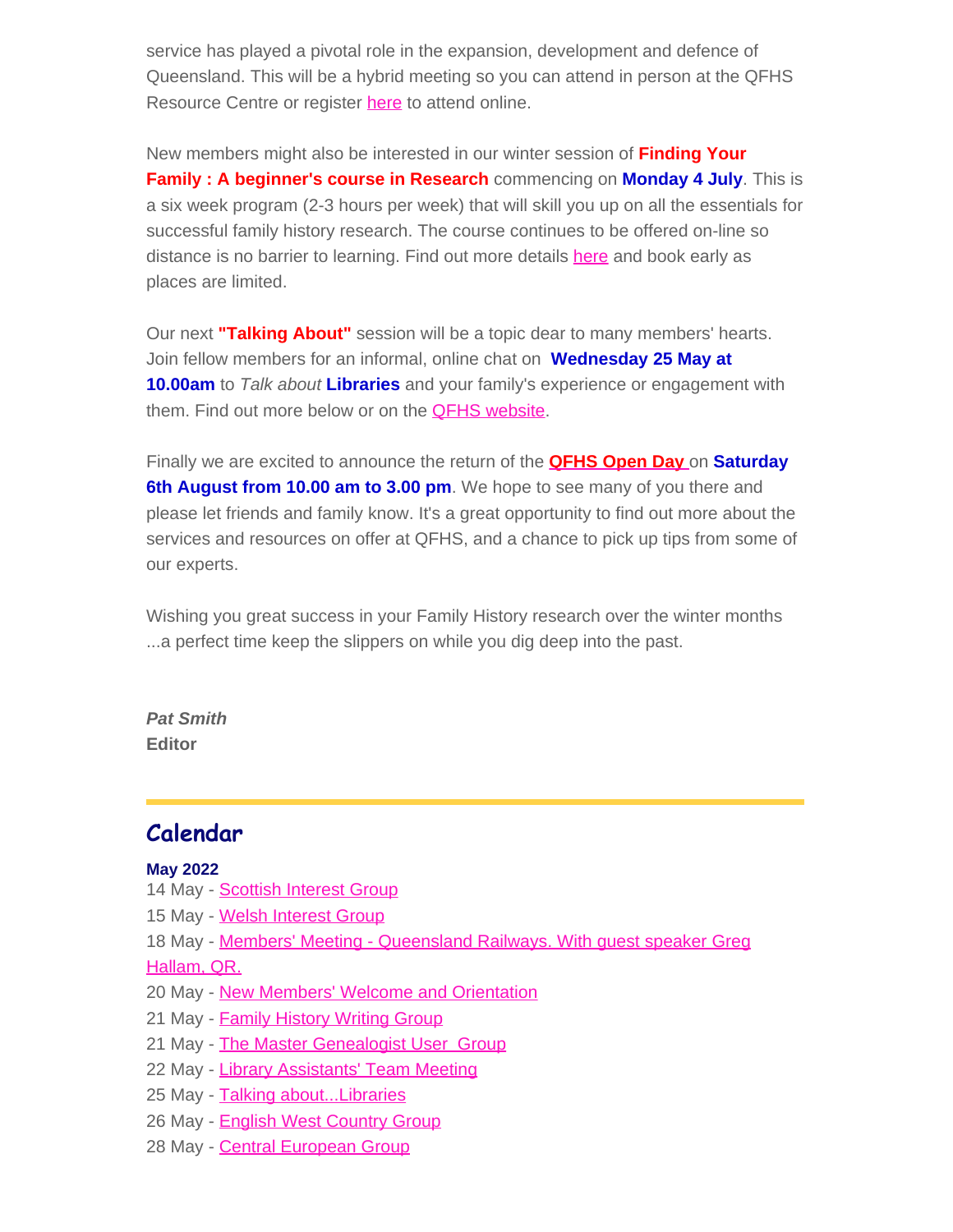#### 29 May - **[QFHS Trout Game](https://www.qfhs.org.au/CalendarEvent.aspx?dt=20220529_100000_67)**

#### **June 2022**

- 01 June Management Committee Meeting
- 03 June - [Family Tree Maker User Group](https://www.qfhs.org.au/CalendarEvent.aspx?dt=20220603_100000_71)
- 04 June **DNA Interest Group**
- 10 June - [Learn@QFHS Getting the most out of FamilySearch](https://www.qfhs.org.au/CalendarEvent.aspx?dt=20220610_100000_73)
- 11 June - [Irish Interest Group](https://www.qfhs.org.au/CalendarEvent.aspx?dt=20220611_103000_74)
- 12 June - [Colonial India and the Far East Interest Group](https://www.qfhs.org.au/CalendarEvent.aspx?dt=20220612_103000_75)
- 15 June **QFHS Annual General Meeting and Book Award Presentation**
- 18 June - [The Master Genealogist User Group](https://www.qfhs.org.au/CalendarEvent.aspx?dt=20220618_133000_77)
- 22 June - [Talking about.... Divorce and Family History](https://www.qfhs.org.au/CalendarEvent.aspx?dt=20220622_100000_183)

## **Leading News**



Open Day is a perfect opportunity to bring friends and family interested in family history to our Library and Resource Centre and introduce them to all that QFHS has to offer.

#### **At Open Day they will enjoy**

- A short personal guided tour through the vast range of resources available to members.
- Demonstrations of family history software programs that store and manage their research results.
- Experts on hand to give clever advice about researching ancestors from Central Europe, India and the Far East, the English West Country (Cornwall, Devon, Somerset and Dorset), Scotland, Wales and Ireland.
- Opportunities to discover more about using DNA in family history research.
- Special discounted QFHS memberships.
- Publications for sale.
- Discovering if they have pioneer Queenslander ancestors from the time before our state separated from NSW in 1859.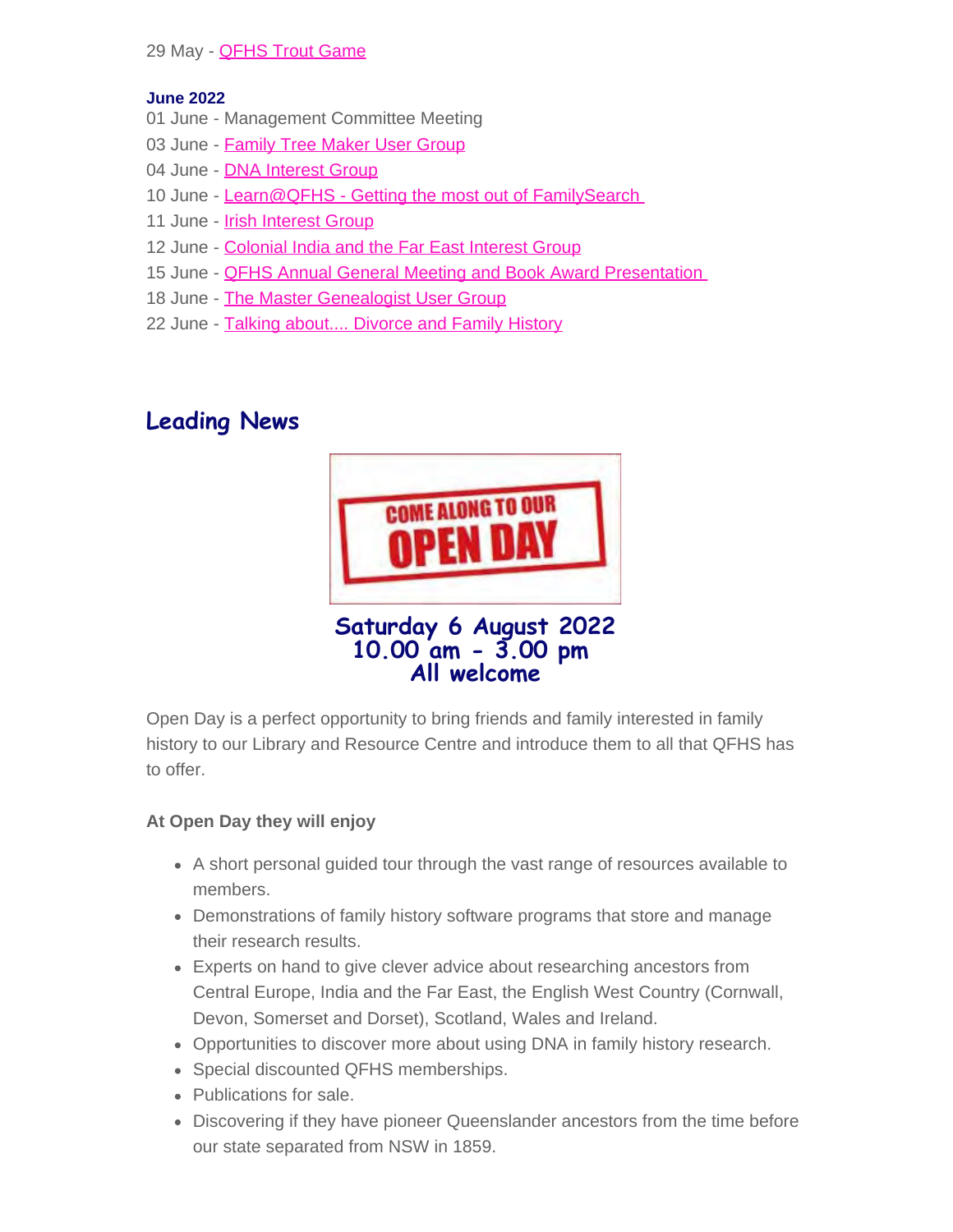Interacting with members of our Writing Family History group and discovering the support available to start writing interesting family stories.

• Raffles, cups of tea, and a show bag of goodies.

There'll be lots happening so **Save the Date** and **bring a friend** to Open Day



**Indexers Tribute Morning Tea**

Our Society acknowledged the work of the most dynamic of our data dynamos those who have indexed more than 100,000 entries each – with a Tribute event to recognise their sterling contributions.

We were delighted that sixteen of our Indexers were able to attend as Guests of the Management Committee at a celebratory Indexers Tribute High Tea on Monday, 9 May 2022. The full list of our data dynamos appears on the Indexers Honour Roll (below). We salute you and thank you.

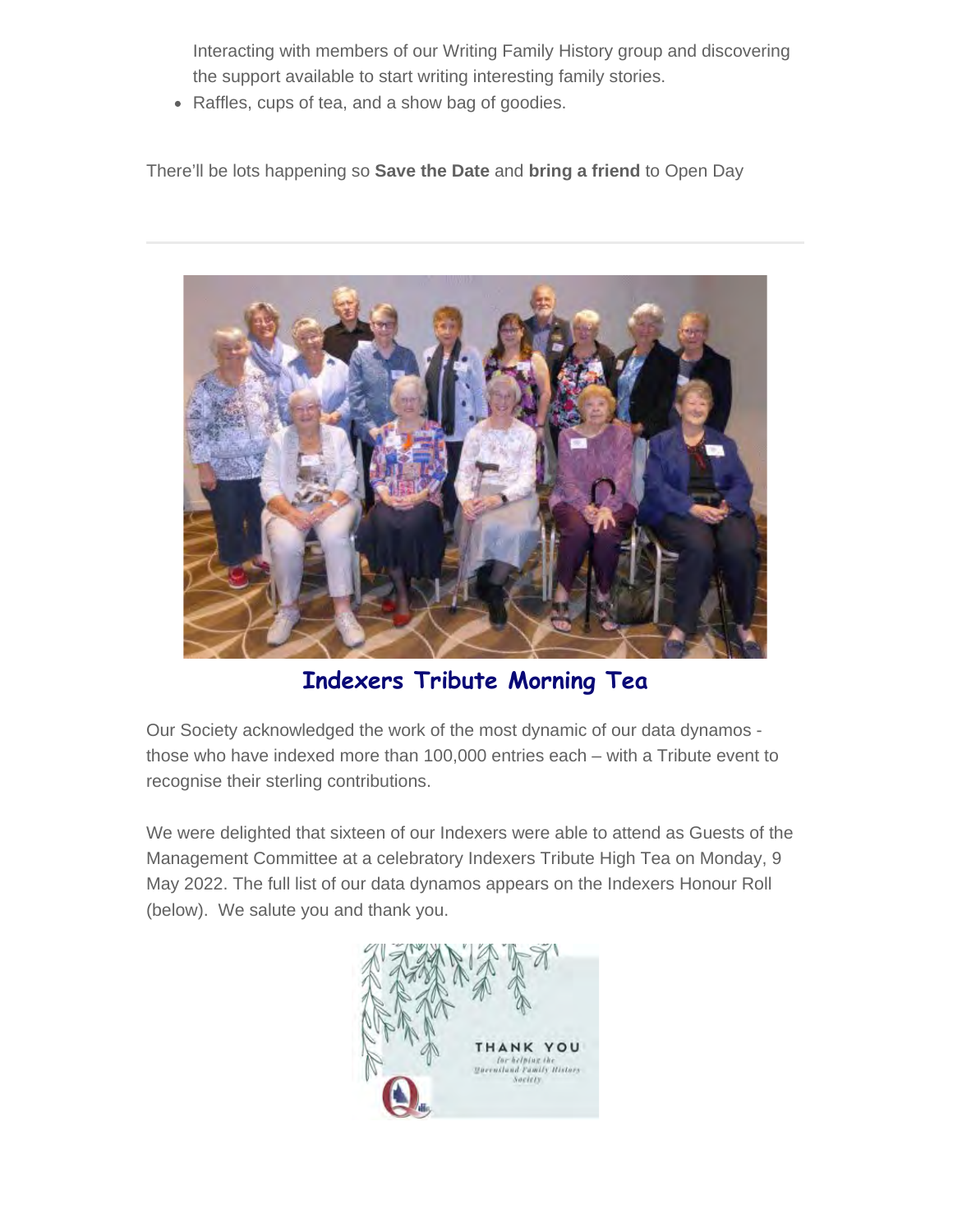*Marguerite Andrews*

- *Maureen Arthur*
- *Bev Bonning*
- *Laurie Bulley*
- *Jackie Buttress*
- *Wendy Couper*
- *Elaine Eager*
- *Mary Geiger*
- *Charlie Grech*
- *Jenny and Bryan Hacker*
- *Elaine Gillam*
- *Pauline Heiniger*
- *Lyn Hooper*
- *Dorothy Jeffrey*
- *Maurice Jones*
- *Joan Kane*
- *Erin Kirkpatrick*
- *Rosemary Kopittke*
- *Ellen McDonald*
- *June McDonnell*
- *Bev Moore*
- *Judith Moran*
- *Joan and Allan Newland*
- *Chris Paterson*
- *Myra Phipps*
- *Deanna Robertson*
- *Margaret Shand*
- *Lesley Stratford*
- *Lea Vardy*

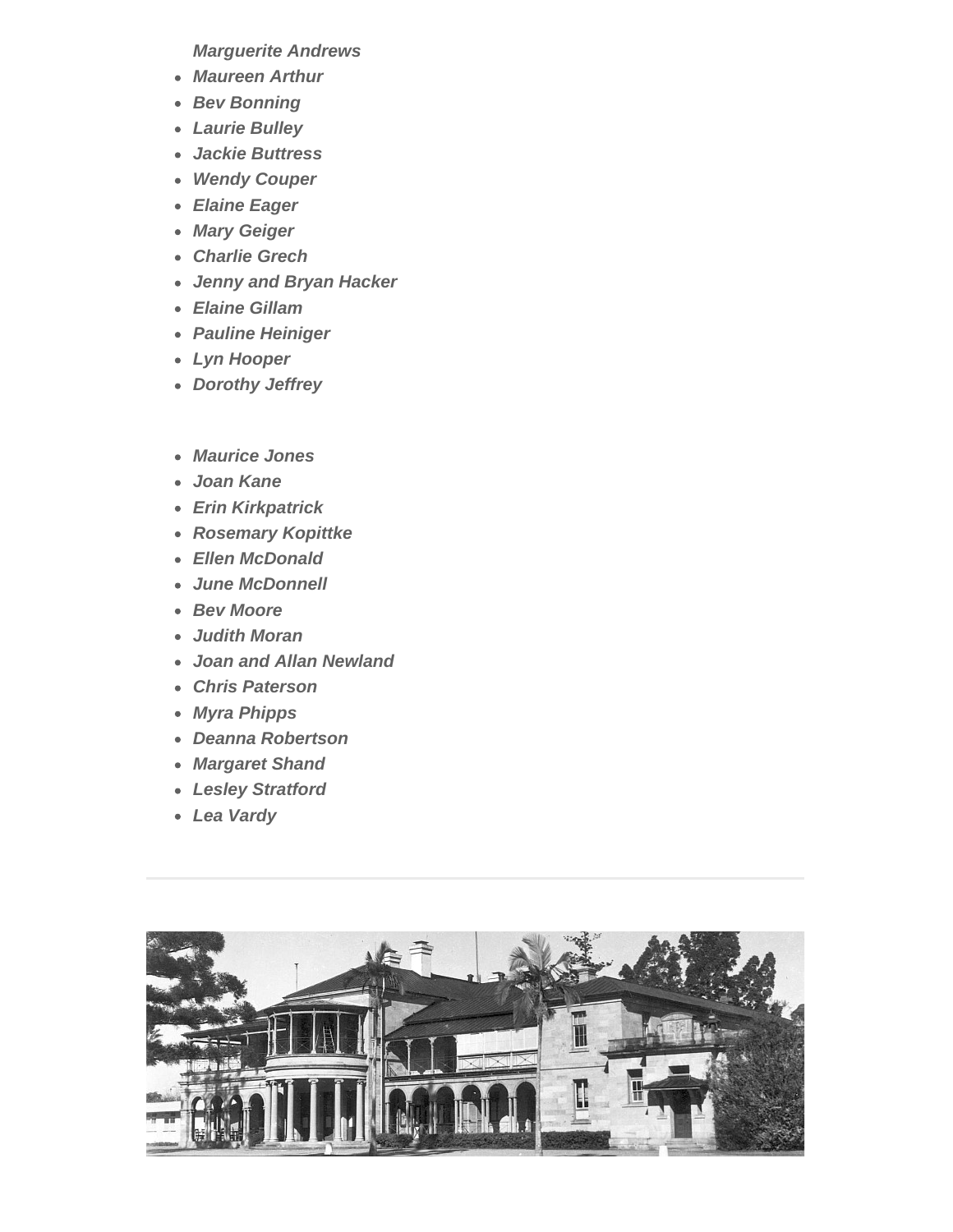## **PRE-SEPARATION EXCURSION to celebrate Queensland Day**

Would you like to join us on **Tuesday 7 June** for a tour of Old Government House? A select group of 25 people will learn interesting snippets of our early history as Dr Katie McConnel, Curator of Old Government House, guides us through this fascinating building. Our one-hour tour will **start at 10:30 am**. Please contact [presep@qfhs.org.au](mailto:presep@qfhs.org.au) if you are interested.



# **National Family History Month (NFHM) - August 2022**

## **Here's an update from the NFHM Organising Committee**

"Things are hotting up for National Family History month. Speakers are being confirmed as you read this and sponsors are already responding to our calls for prizes and we can't wait to tell you what they are. So put it in your diary now.

#### **All of August is National Family History month.**

There will be an opening event on **Monday 1st August at 4pm** and a closing event on **Wednesday 31st August at 5pm** so mark it in the diary now. If your society or library or museum is hosting an event in honour of National Family History Month please enter it in our calendar now.

Our website is <https://familyhistorymonth.org.au/>. Like us on Facebook at Family History Month, follow us on Twitter @AustNFHM and follow us on Instagram @nationalfamilyhistorymonth to hear the latest news".

\*\*\*\*\*\*\*\*\*\*\*\*\*\*\*\*\*\*\*\*\*\*\*\*\*\*\*\*\*\*\*\*\*\*\*\*\*\*\*\*\*\*\*\*\*\*\*\*\*\*\*\*\*\*\*\*\*\*\*\*\*\*\*\*\*\*\*\*\*\*\*\*\*\*\*

NFHM is an initiative of the **Australasian Federation of Family History Organisations (AFFHO)**.

This popular initiative has received broad support from some of Australia's leading government and non government organisations since its introduction in 2006. Originally only the first week in August, NFHM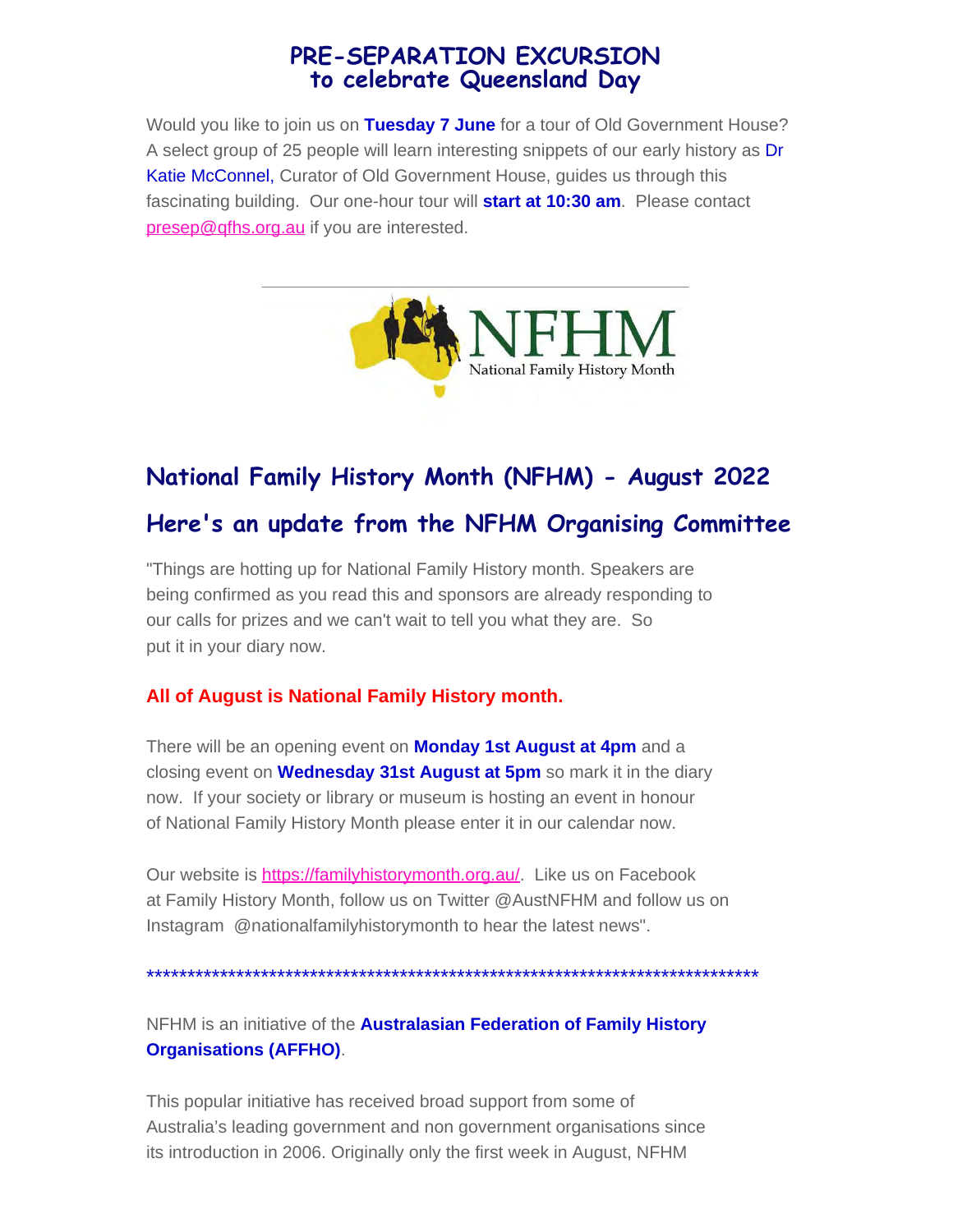increased to include the whole month of August in 2013 to allow greater participation across Australia and New Zealand.



## **Happenings**



The Brisbane Central Station Cafe.

## **Members Meeting**

## [A Railway at War - Queensland Railways and the Second](https://www.qfhs.org.au/CalendarEvent.aspx?dt=20220518_130000_63) World War [with guest Presenter Greg Hallam](https://www.qfhs.org.au/CalendarEvent.aspx?dt=20220518_130000_63)

#### **Wednesday 18 May 1.00 - 3.00pm Hybrid Meeting - In person at QFHS Resource Centre or Online**

Few people today are aware of the significant contribution of QR, or as it was then the Queensland Government Railways, to Australia's war effort in the period of 1941- 45.

Enormous quantities of war material of every description were manufactured in the south or landed at southern ports from overseas and hauled through Queensland along the coastal railway. Hundreds of thousands of Australian and Allied troops, with their motor transport and equipment, had to be moved by rail over long distances.

The Railway Department was to pass through a testing time such as was never before experienced.

**[Register Online Now](https://www.eventbrite.com.au/e/members-meeting-may-greg-hallam-tickets-290068030287)**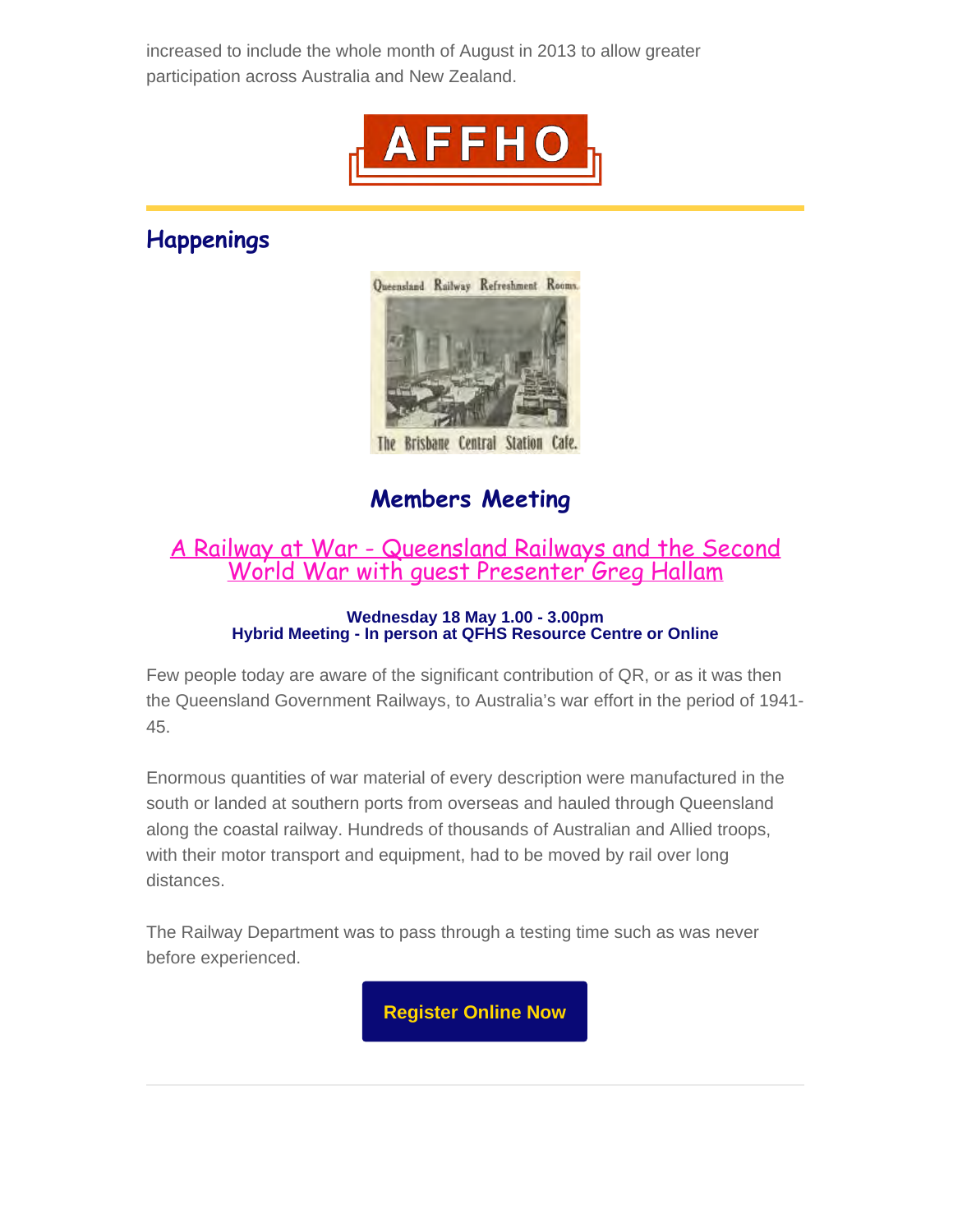

## **Talking About .....**

Would you like the opportunity to chat about a family history topic, share your experience, or seek the advice of others? All in the comfort of your own home?

#### **You can, and it is free.**

Each month your Society plans to hold a session to allow people to chat about a particular subject. We have two new sessions coming up. In April we'll be talking about Family in the Navy and in May we talk about family and library experiences. These casual, friendly on-line get-togethers are proving popular and useful for our diverse membership.

Perhaps you have a topic you might like to suggest for a 'Talking about…' session. Better still, we invite you to help your fellow members and offer to host a session. We will provide the back-end support for any 'Talking about…' event.

Contact [education@qfhs.org.au](mailto:education@qfhs.org.au)

## **Upcoming Sessions**



## [Talking about ....libraries](https://www.qfhs.org.au/CalendarEvent.aspx?dt=20220525_100000_176)

#### **Free QFHS Event**

**When: Wednesday 25 May 10.00am Where: Your place**

Join online with other QFHS members to talk about your family's experience of libraries. Perhaps you have fond memories of a librarian or have some resources you would like to share. Did your family or someone you knew have a personal library or was there a mechanics' institute or school of the arts in town?

Come along, bring your morning coffee, and join us. Bring any questions you have. This is an informal session to chat, share your memories, or ask questions of other members.

Our host will be Alex Daw who has an ancestor who worked in the Parliamentary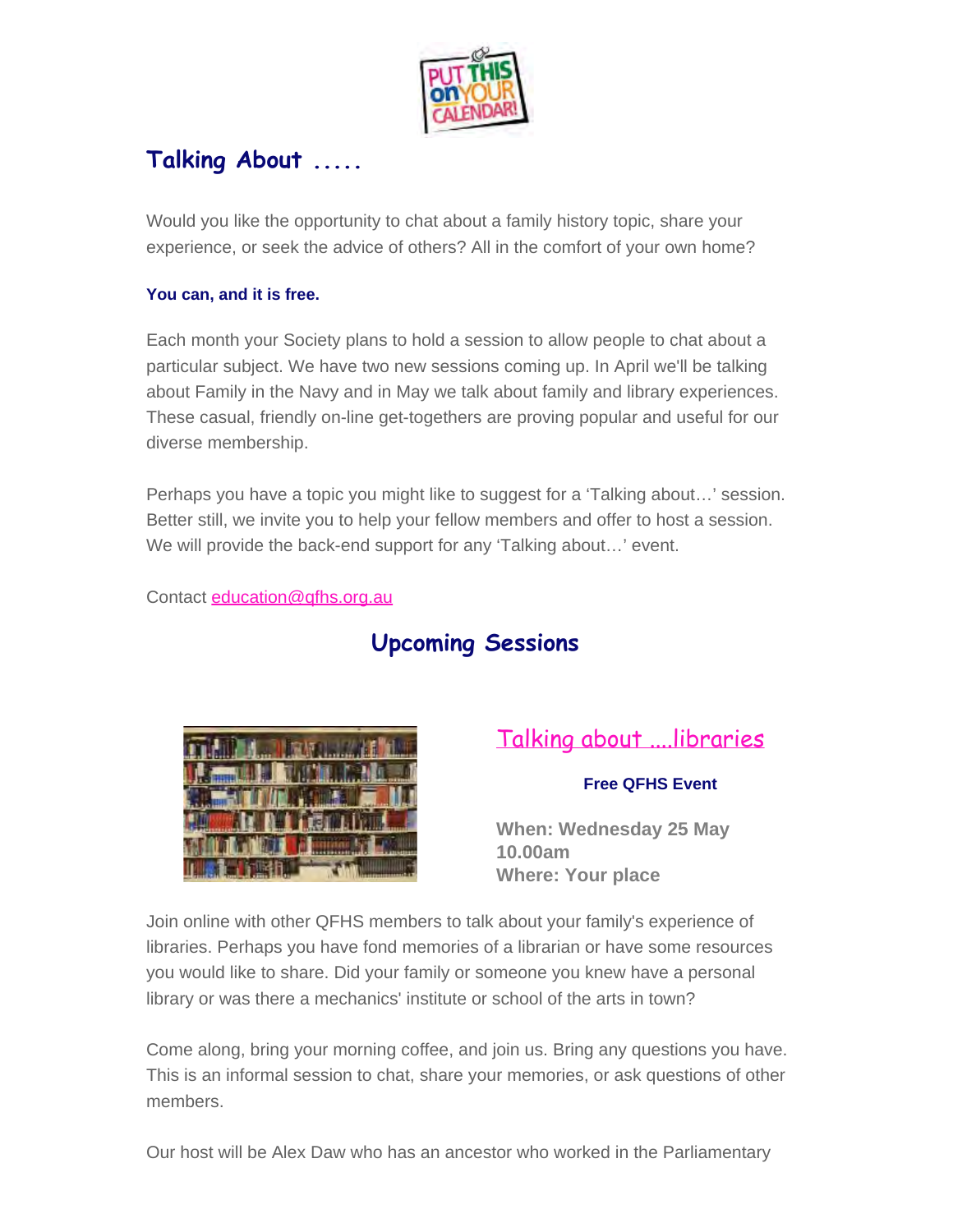Library in Victoria in the 1860s. Alex has always loved libraries and was delighted when she was finally able to work in a few before she retired.

#### **Note: Open to QFHS members and GSQ members only**

QSQ members please contact marketing@qfhs.org.au

**[Register Online Now](https://www.eventbrite.com.au/e/talking-about-libraries-tickets-309146885657)**



[Talking About ...Divorce and](https://www.qfhs.org.au/CalendarEvent.aspx?dt=20220622_100000_183) [Family History](https://www.qfhs.org.au/CalendarEvent.aspx?dt=20220622_100000_183)

#### **Free QFHS Event**

**When: 22 June 10.00 am Where: Your Place**

**Note: Open to QFHS members and GSQ members only. GSQ members please contact marketing@qfhs.org.au**

Join online with other QFHS members to talk about divorce in family history research. Are there terms in divorce proceedings and processes that are not clear to you? Questions you have about the location and accessibility of records? Perhaps you have researched the subject and can help other members?

Come along, bring your morning coffee, and join us. Bring any questions you have. This is an informal session to chat, share your memories, or ask questions of other members.

**[Register Online Now](https://www.eventbrite.com.au/e/talking-about-divorce-and-family-history-tickets-319128300337)**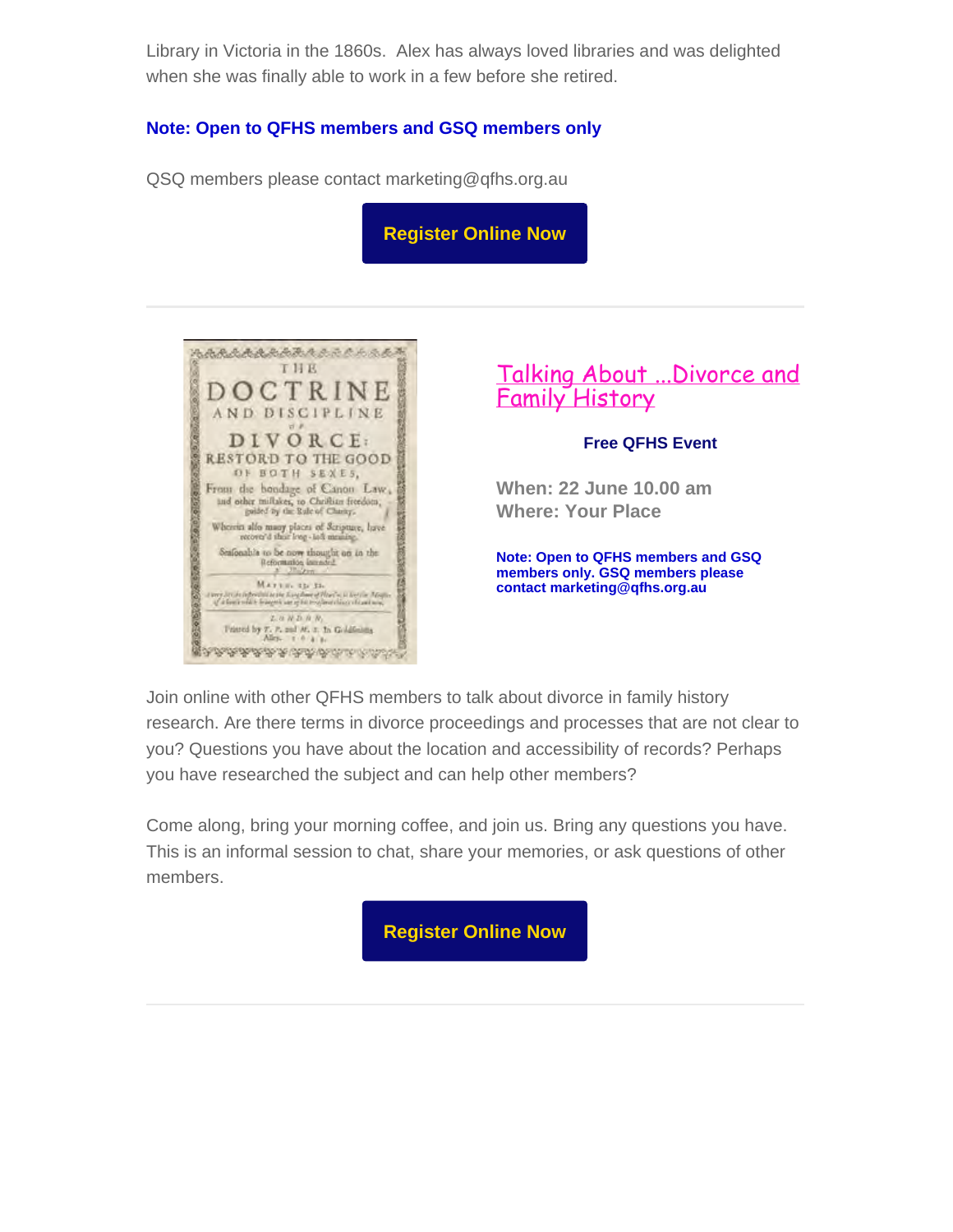**Special Interest Groups**  $(SIGs)$ 

Information about each group plus meeting dates and Convenor Contact details can be found under Groups on the QFHS website [here.](https://www.qfhs.org.au/groups/)



**When: 28 May 2022 10.00 am - 12.00 pm Where: In person in the Society Library OR Online via ZOOM**

*Understanding the history of our ancestor's home is important for family* historians. Join the Central European Interest Group on **Saturday 28 May 2022 10.00 am - 12.00 pm** as **Peter Row** concludes his series of presentations on the history of the German Federal State of Schleswig-Holstein and its post-WW1 plebiscites; and as Eric Kopittke shows some of the genealogical records that are available.

Join us in person at the QFHS library or online via Zoom. Contact Eric Kopittke ( centraleuropean@qfhs.org.au ) for a ZOOM link to the meeting. All welcome.

## **Learn@QFHS - Workshops/Courses/Seminars**



[Getting the most out of](https://www.qfhs.org.au/CalendarEvent.aspx?dt=20220610_100000_73) [FamilySearch](https://www.qfhs.org.au/CalendarEvent.aspx?dt=20220610_100000_73)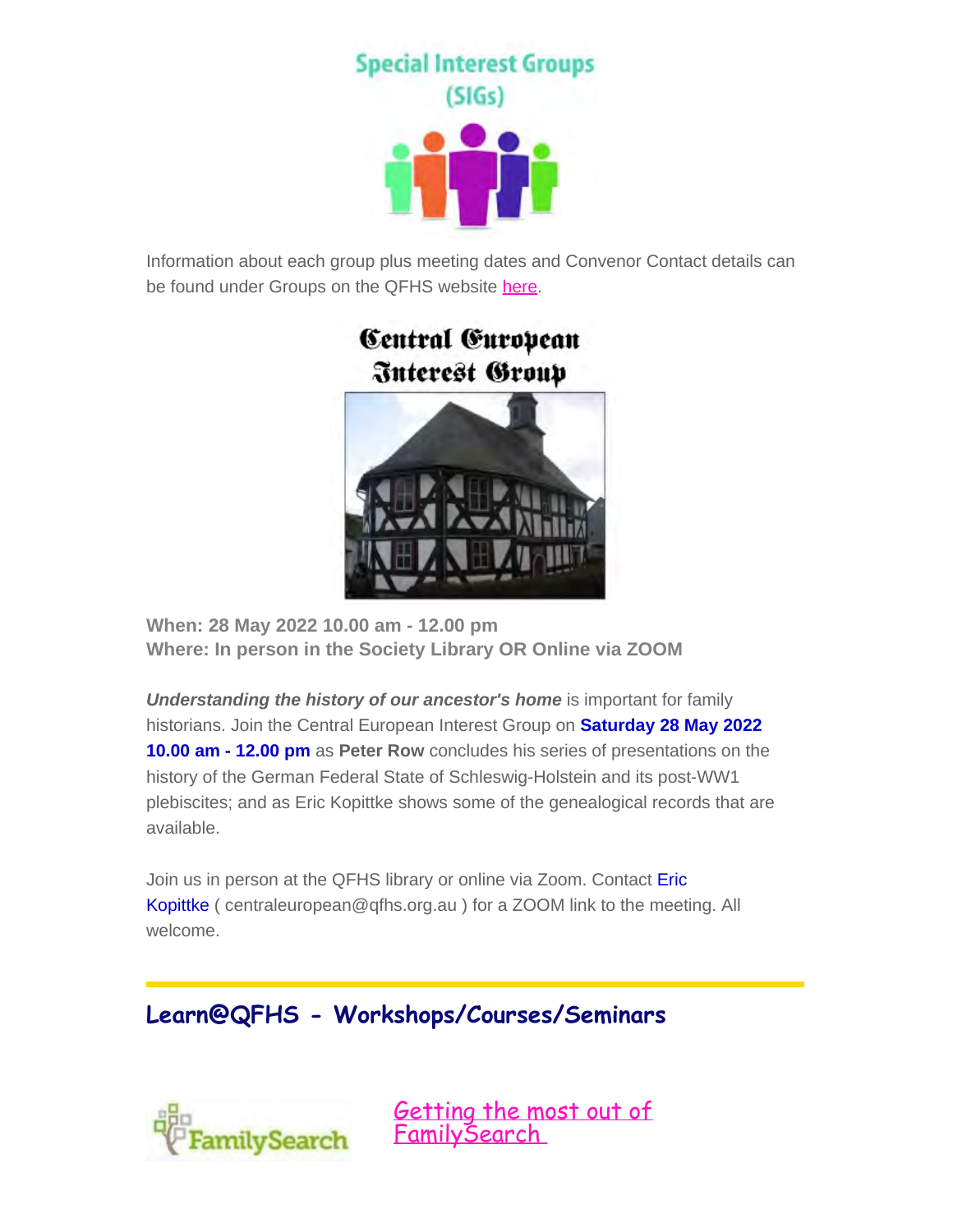**When: Friday 10 June 10.00 - 11.30 am (AEST) Where: Online Limit: 25 Your Presenter:** [Charlotte Sale](https://www.qfhs.org.au/biographies/charlotte-sale/)

Did you know that more than half the records available on the FamilySearch website are not accessible from the opening 'Search' screen?

In this session you'll learn how to find many more records that this extensive resource holds, with case studies and examples.

#### **Note: This presentation will be recorded**

**[Register Online Here](https://www.eventbrite.com.au/e/getting-the-most-out-of-familysearch-tickets-264871697377)**



## [Finding your Family : A beginner's course in research](https://www.qfhs.org.au/events/learn-qfhs/finding-your-family-a-beginners-course-in-research-winter/)

#### **Commencing: Monday 4th July Course length: 6 weeks (attendance 1.5 - 2 hours per week) Offered online Limit: 10 participants**

This six week course will be very comprehensive for someone wanting to start researching their family history, but unsure of the process. Content will include home sources, organisation, BDM certificates, archives, libraries, newspapers, overseas research, and much more.

Cost: \$60.00 members and \$90.00 non-members. Price includes:

- The book, Where do I start?: a brief guide to researching your family in Australia and New Zealand by Shauna Hicks 2nd Edition (rrp \$25).
- For non-members, complimentary use of the QFHS Library and Resource Centre and members' area of the website for the term of the course.

**Please note: This is a daytime course 10:30 am - 12:00 noon AEST (GMT+10)**

The course accommodates 10 participants only. Ticket sales close on Monday, 27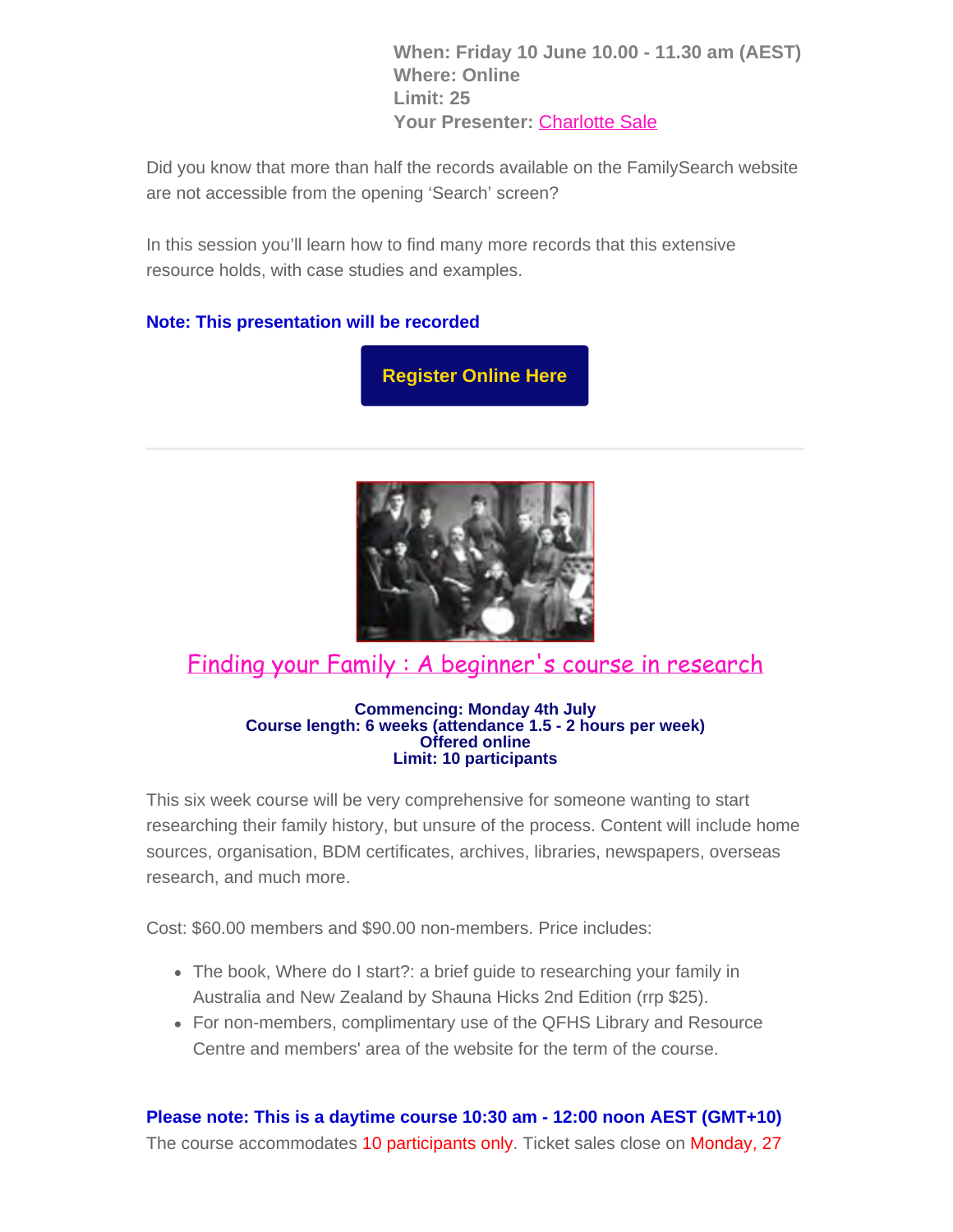June 2022.

**[Book your place here](https://www.eventbrite.com.au/e/finding-your-family-a-beginners-course-in-research-july-2022-tickets-297825803997)**

## **Panel Discussion**

[Getting it sorted:](https://www.qfhs.org.au/events/learn-qfhs/getting-it-sorted/) [Organising your family](https://www.qfhs.org.au/events/learn-qfhs/getting-it-sorted/) [history](https://www.qfhs.org.au/events/learn-qfhs/getting-it-sorted/)

**When: Friday 8 July Where: Online Limit: 25**

Family historians love to research and collect information, but then what? How can we sort and store our information so can find or access it again?

There are, of course, many choices in how to orangise our material and many decisions to be made in finding a way which suits ourselves.

In this session, a panel of QFHS members will share their secrets and show you how they approach organising paper and digital files.

Panelists: Malcolm Kingston, [Dr Kerry Raymond](https://www.qfhs.org.au/biographies/kerry-raymond/), Nev Sturwohld.

**[Register Online Here](https://www.eventbrite.com.au/e/getting-it-sorted-organising-your-family-history-tickets-326128468027)**

**Conferences**



In 2022 QFHS will keep you informed about major upcoming conferences. In recent times a number of conferences were cancelled or postponed but many are now back on the horizon with the significant improvement of on-line sessions, showcases and conference recordings. Don't miss your chance. Watch this section of Snippets for the latest news.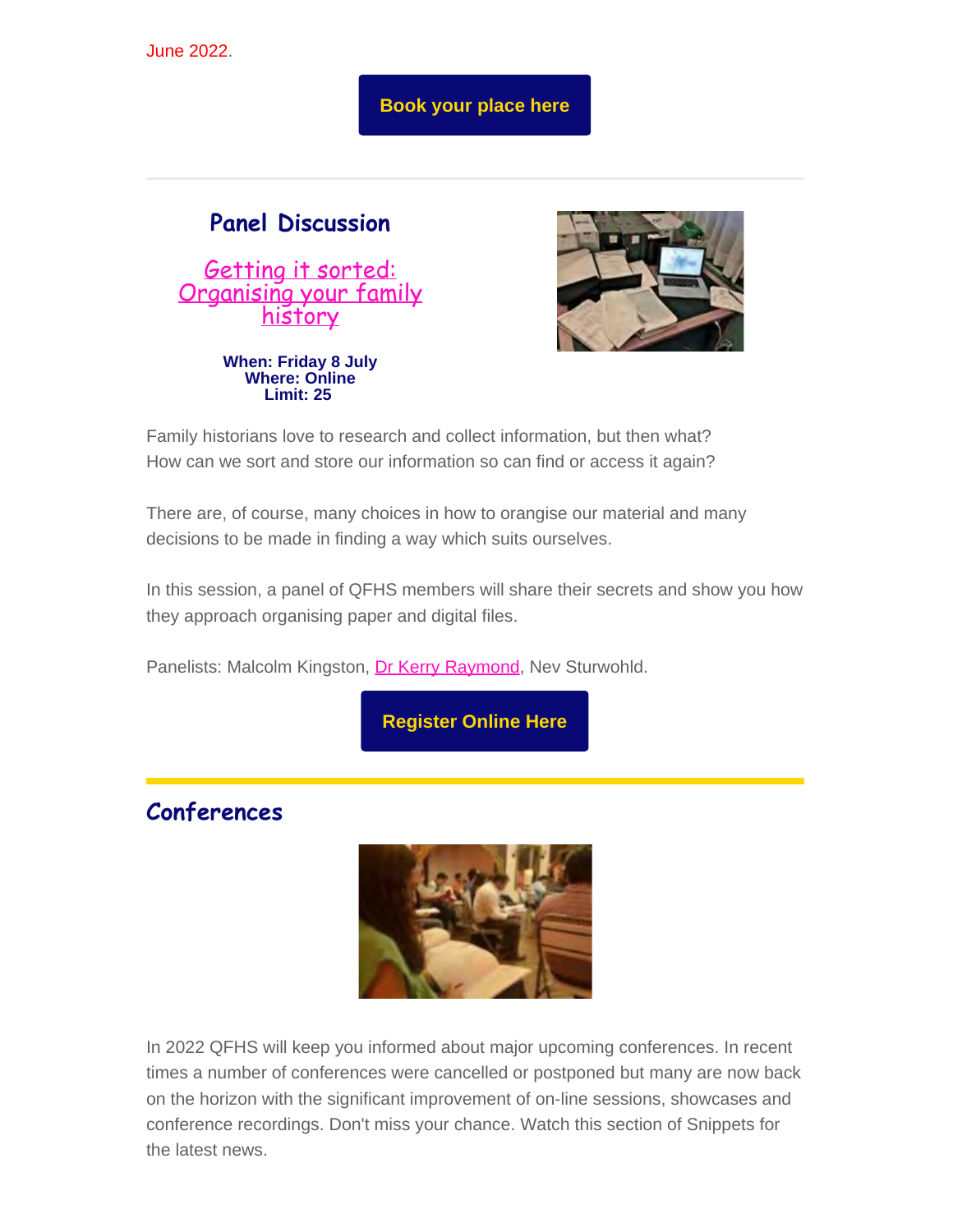

## **History in Paradise – 2022 AFFHO Congress (postponed from 2021)**

#### **Date: 31 July 2022 - 04 August 2022 Price: from \$1759pp twin share**

Postponed to 2022, Family history society members and genealogy enthusiasts across Australasia are warmly invited to the Australasian Federation of Family History Organisation's Congress, hosted by Norfolk Island Museum.

#### **Event Details**

Your hosts, the Norfolk Island Museum are organising a variety of lectures, presentations, trade show, tours and activities that will take you across the breadth and width of the Island and its history.

There will also be a variety of lectures and workshops, presentations by genealogy experts, tours of World Heritage-Listed Kingston and a trade show - a full week to indulge in your love of genealogy!

For more details and booking enquiries visit the Norfolk Island Travel Centre [here.](https://www.norfolkislandtravelcentre.com/event/history-in-paradise-2021-affho-congress/?utm_source=sendinblue&utm_campaign=AFFHO%20Congress%202022%20-%20Round%201%20Indiv%20%20Clubs%20AU&utm_medium=email)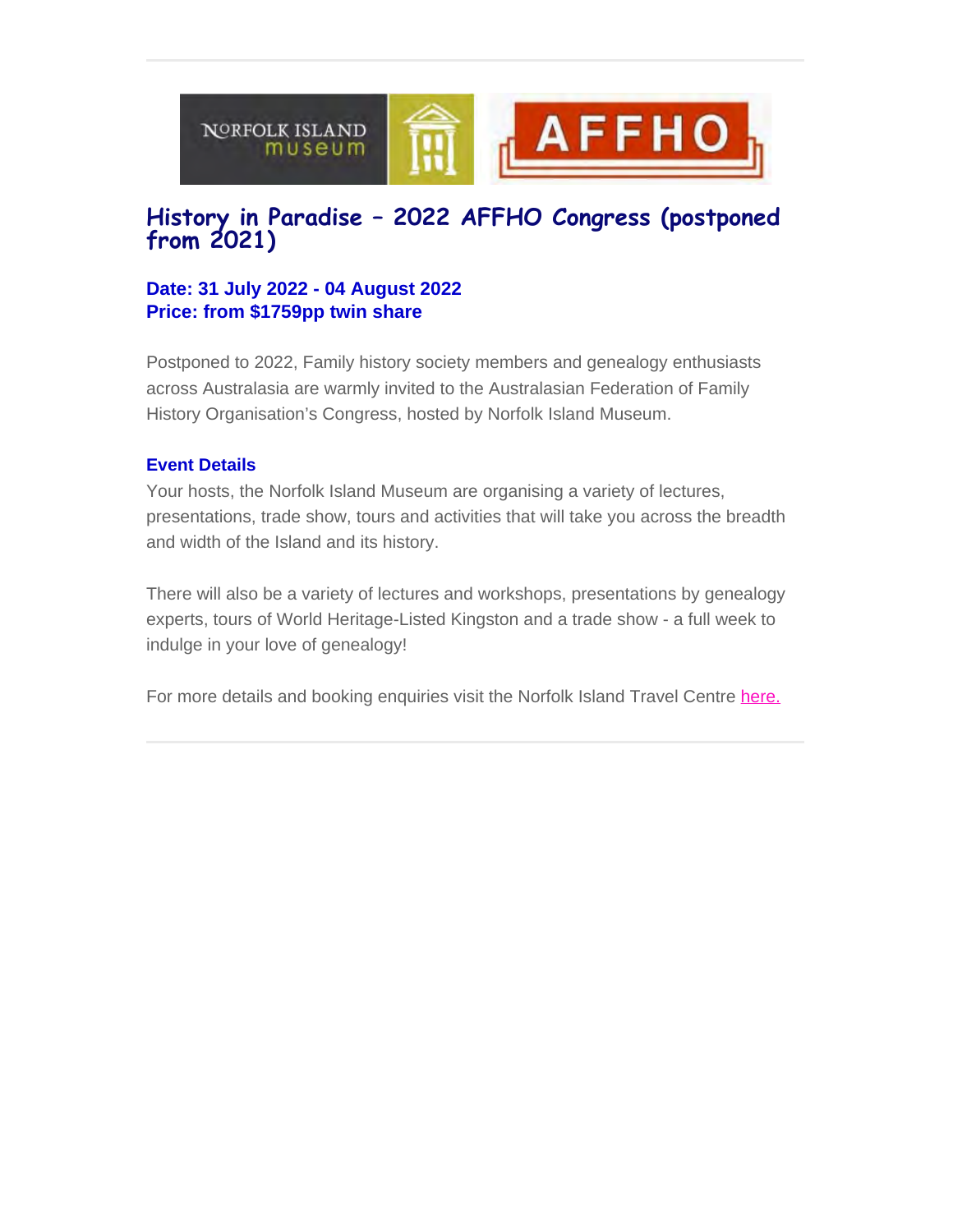



LOCAL AND FAMILY HISTORY CONFERENCE 21-23 OCTOBER 2022

**4th Queensland State Conference** 

hosted by **History Redcliffe** 

with the support of **History Queensland** 

proudly supported by **Moreton Bay Regional Council Community Support Grants** 

www.sandsoftime.org.au follow us on Facebook @SandsOfTimeConference



**Sands of Time Keynote Speakers have been announced. You can see all the details on the Conference Website** [here.](https://sandsoftime.org.au/)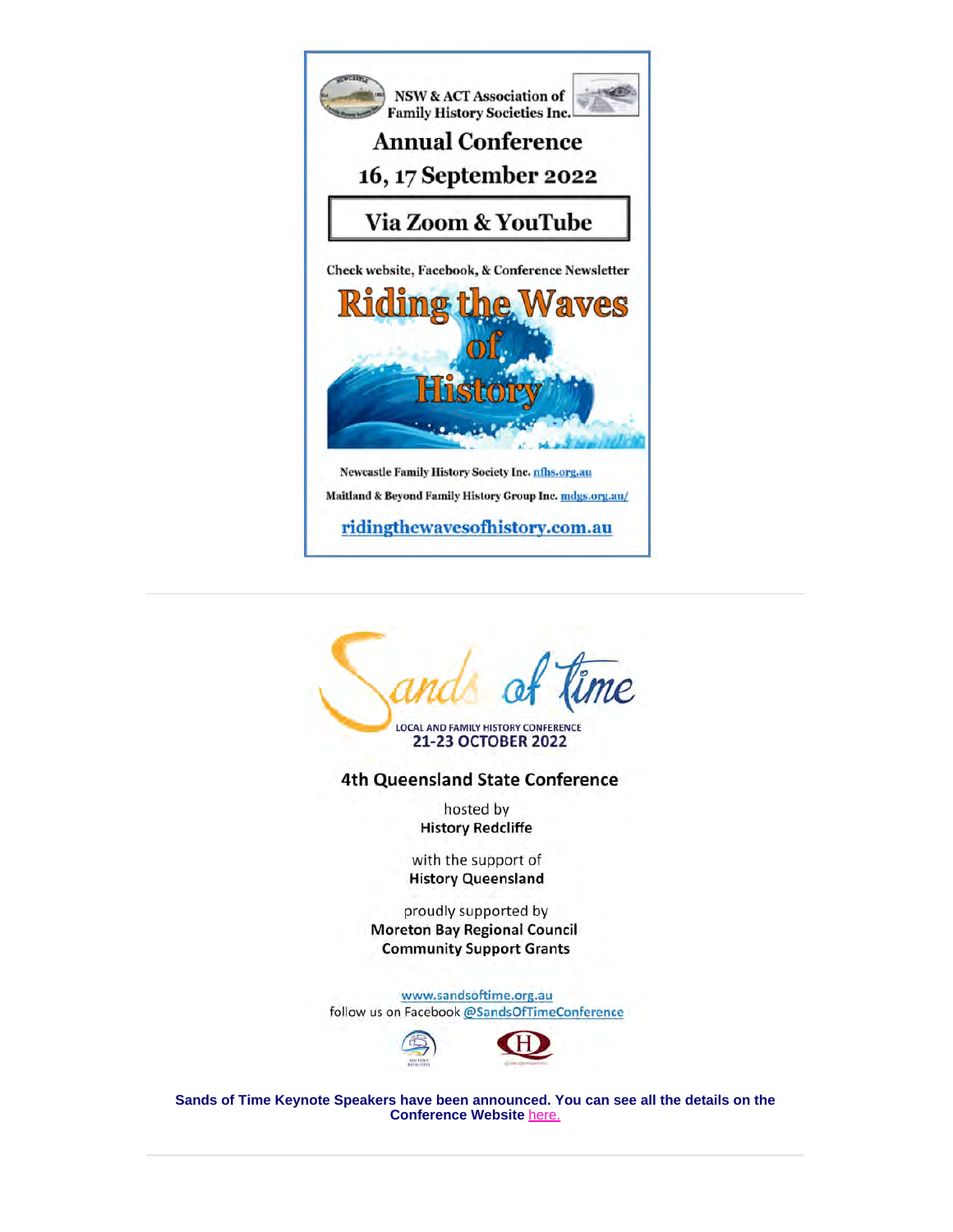

## **FAMILY HISTORY DOWN UNDER**

## **2022 8-11 November 2022**

**Castle Hill RSL Club, Castle Hill NSW Refer to new website** *[www.familyhistorydownunder.com/2022/home](https://www.fhdu22.com/)*

## **FHDU2022 will offer 3 ways to participate**

**In-person (4 days) - AU\$595 Live stream - megabundle AU\$395 / one day AU\$135 Recordings only - mega AU\$295 / track \$99**

Reminder: This is an international event so tickets will be in demand.

## **Online Searching with QFHS**



## [The Battalion Collection Name](https://www.qfhs.org.au/online-access/battalionindexes/) Index

**Do you have a member of the Armed Forces in your family? Perhaps you have some brief details about their service but would like to know more.**

To mark Anzac Day 2022, the Digitising Team has created a new dataset – **the Battalion Collection Name Index**. QFHS has a good collection of military books in the Print Library, located just inside the library on the right *(Call Nos A3 4)*. Included in the new dataset are several books about Queensland Battalions.

*From Anzac to the Hindenburg Line* by Norman K Harvey *Always Faithful: The history of the 49th Battalion* by Fred Cranston. *Black over Blue: The 25th Battalion AIF at War 1915-1918* by Bob Doneley. *Chinese Anzacs: Australians of Chinese descent in the defence forces 1885-*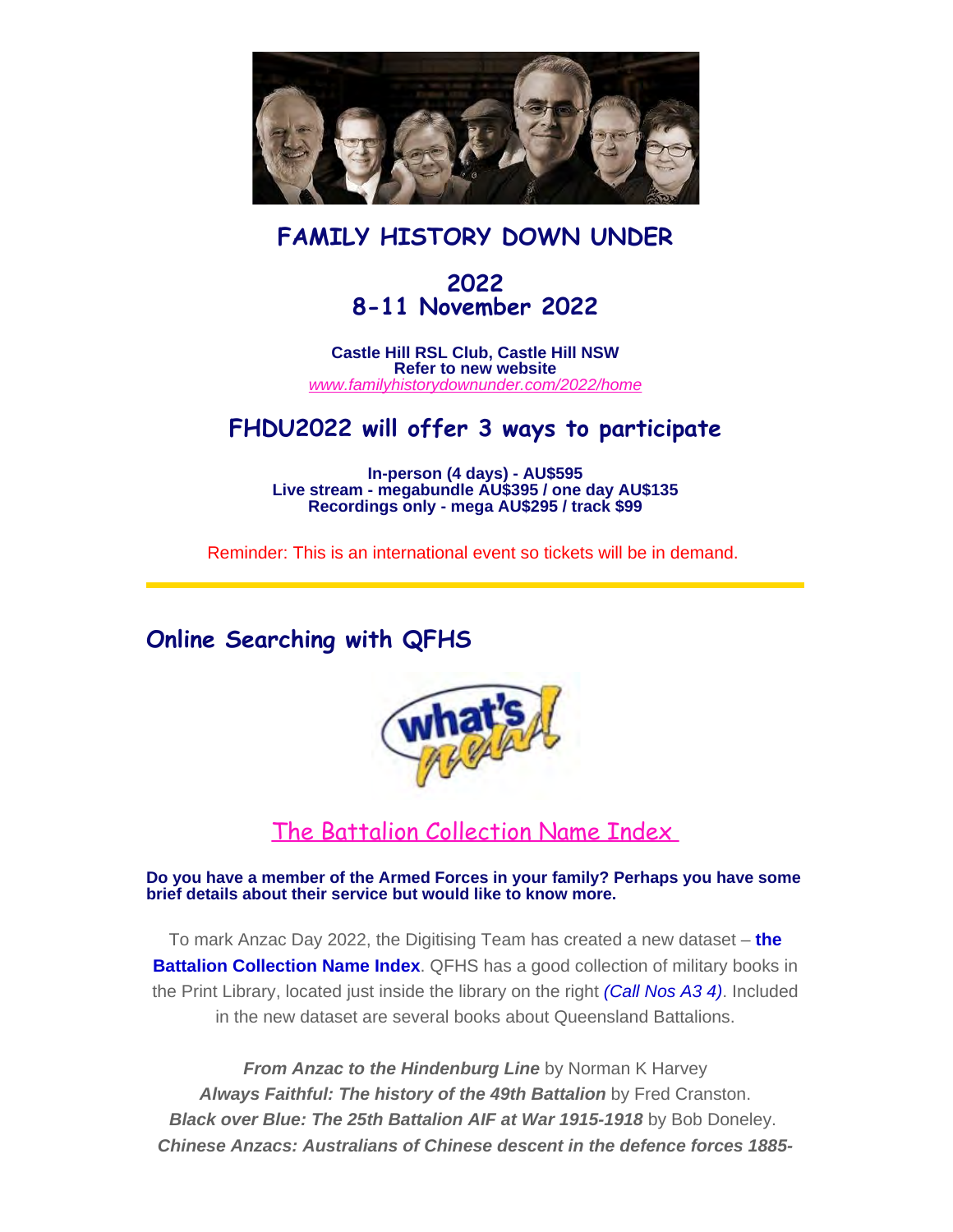#### *1919* by Alistair Kennedy *The Thirty-niners* by Peter Charlton *Mates and Memories: Recollections of the 2/10th Field Regiment* by Dr Bob Goodwin.

While these books predominantly include the names of officers or those mentioned in dispatches in the Index, more names and information are included within the books, such as lists of battalion men, with army number and rank, who died or returned at the end of conflict, and information about the places and battles where they fought.

You can find out more about the collection and search [here.](https://www.qfhs.org.au/online-access/battalionindexes/)

#### **Remember you must be logged to the QFHS website to access this index.**



#### **Fantastic new school records**

#### **[To search click here and login](https://www.qfhs.org.au/online-access/searchable-datasets/)**

Thanks to a small, informal group of dedicated indexers who were suffering withdrawal symptoms with the retirement of the publications group, we are happy to announce that almost 224,000 additional names covering 171 schools have now been added to **QSPI Part 7**. These are all taken from school admission registers, some from large schools (both city and country) and others from small country schools, some with as few as seven students.

Search the updated version of [Queensland School Pupils Index Part 7](https://www.qfhs.org.au/online-access/qspi7/) and check out the updated guide to schools - you never know what you may find.

## [Books Name Accumulation Index](https://www.qfhs.org.au/online-access/qfhs-books-name-accumulation-index/) **(QBNI) May 2022**

The **QFHS Books – Name Accumulation Index** continues to expand with over 240,000 names included.

This index contains names of early Queensland families across a variety of areas.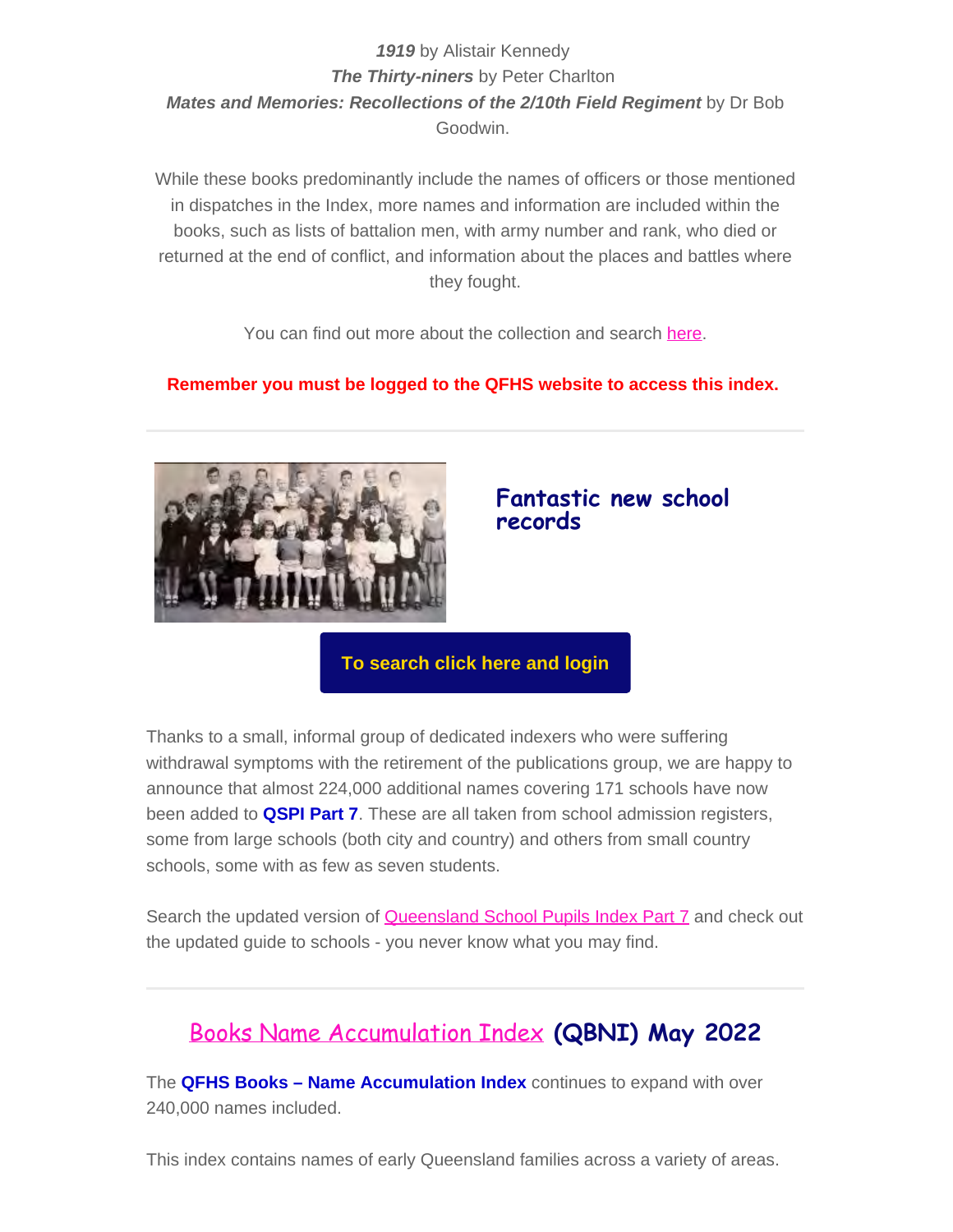Two wonderful books from the Local History (*H4*) section in the Print Library are:

*A salute to our fallen: a history of the Warwick district men who gave their lives in WWII, Korea and Vietnam* by Brian O'Grady. This book includes a biography of the men of the Warwick district who lost their lives in the wars mentioned in the title.

**Clifton & district: re-discovering our WW1 Anzacs** by Margaret Miller, with assistance from the Clifton High School students. This book contains a biography of each of Clifton's WW1 Anzacs, including family details, occupation before the war, where stationed, place and date of death and burial, or for the lucky ones, what happened to them when they came home.

These two books have also been included in the [Name Accumulation Index](https://www.qfhs.org.au/online-access/qfhs-books-name-accumulation-index/)**.**

Are any of your family names included?

Search all our datasets in one easy action using **[Global Keyword Search](https://www.qfhs.org.au/online-access/searchable-datasets/global-keyword-search/)**

Go ahead and try it. Enter your keyword. e.g. surname, given name, place name, occupation. If you are searching on more than one term, separate your keywords by a space or an asterisk. Read About Global Keyword Searching at the top of the search box for more hints.

## **At the Library with QFHS - New Resources**



## **Interested in researching family in the Navy ?**

We recently held a "*Talking About*" session on Family in the Navy. Alex Daw's useful *Guide to Resources about the Navy in the QFHS Library* will help you plan and streamline your research. You can access a copy under **Resources** on the QFHS website [here](https://www.qfhs.org.au/resources/research-guides/).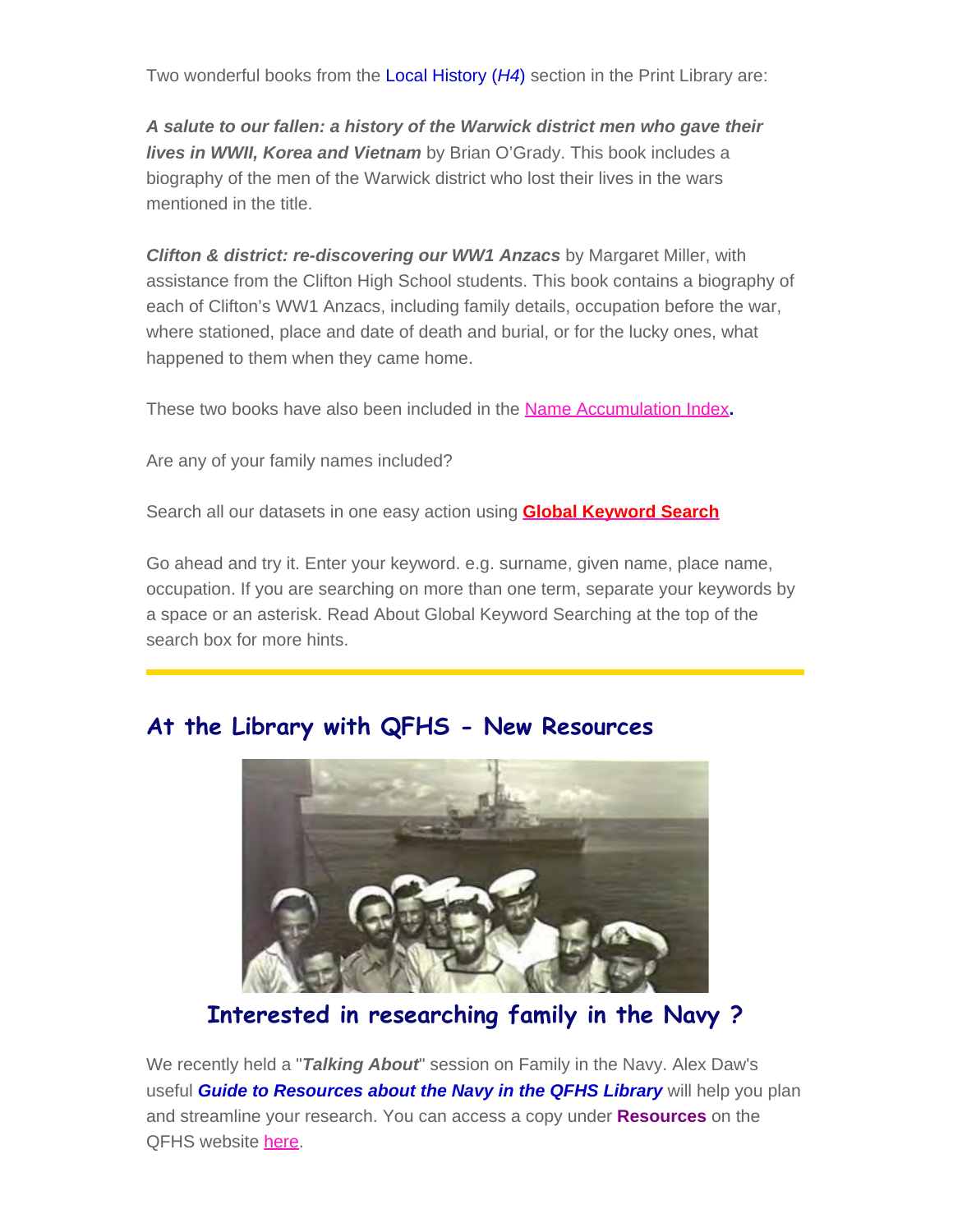

## **Special Anzac Day Digital Book Release for QFHS Members**

#### *[Marching to the Trains - Chermside Army Camp Remembered](https://www.qfhs.org.au/online-access/searchable-collections/other-works/)* **by Jonathan (Jack) Ford**

To mark ANZAC Day 2022 QFHS have uploaded this important local history book to our website. Members can peruse or read the full copy by logging to QFHS and clicking **here**.

Stemming from an original WW2 local history report prepared in 1997 for the Geebung/Zillmere RSL and Brisbane City Council "*this book goes beyond the original report that concentrated on just two suburbs – Zillmere and Geebung. It is now the story of one of the biggest army camps built in Brisbane in World War Two. The Chermside Army Camp impacted upon a much wider area of Brisbane, most particularly Chermside, Aspley and Virginia"*.

Keen to add a copy to your collection ? QFHS will have a limited number of copies available for purchase through our bookshop. You can order a copy in person at the QFHS Resource Centre or by emailing [membership@qfhs.org.au.](mailto:membership@qfhs.org.au) Purchase price is **\$12.00 plus postage.**

Jack's book has also be added to our **Books - Name Accumulation Index (QBNI)** so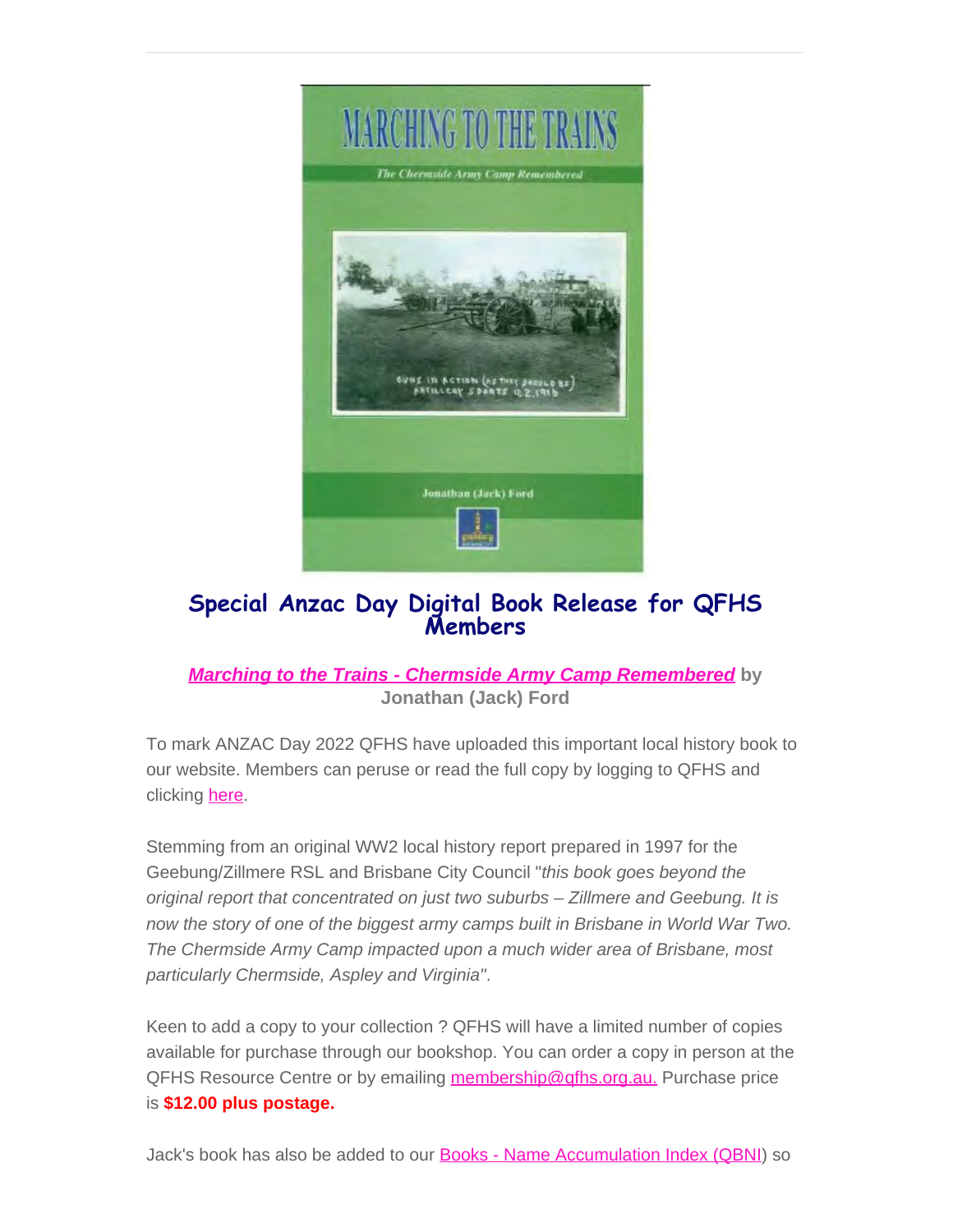**We extend acknowledgment and thanks to Dr Jack Ford for his time and generosity in making this special offer available to our members.** 

## **Members' Noticeboard**



## **Management Committee Update**

#### **Report from our on-line meeting held 4 May 2022**

#### **Forthcoming events for participation, publicity, volunteering**

AFFHO Congress on Norfolk Island in August; NSW & ACT Association of Family History Societies conference (virtual) in September; the Local and Family History Conference, Sands of Time, at Redcliffe in October; and Family History Down Under 2022 in Sydney (and virtual) in November. And not forgetting our own annual **Open Day on 6 August**.

#### **Volunteers**

MC and interested members paid tribute to outstanding efforts of the Publications Group indexers, at a high tea at Kedron-Wavell Services Club on Monday 9 May. On **Sunday 22 May**, the Library Assistants will gather at the QFHS Centre for a team meeting and to mingle over morning tea.

#### **AGMs**

The President will be attending the AGMs of the Australasian Federation of Family History Organisations (AFFHO) online on 10 May; and History Queensland on 14 May at Queensland State Archives, Runcorn. Please note that you can access the newsletters of these two organisations via **Quick Links** on the home page of our website.

The **QFHS AGM is on 15 June**. New members are needed on the Management Committee. Please consider whether you might serve in this way. **Nominations should be in the hands of the Secretary by Wednesday 1 June**.

#### **New members:**

Ten new members were welcomed, and three members welcomed back:

\*Kathryn Christiansen \*Rebecca Moore \*Gary Moore \*Lynette O'Connor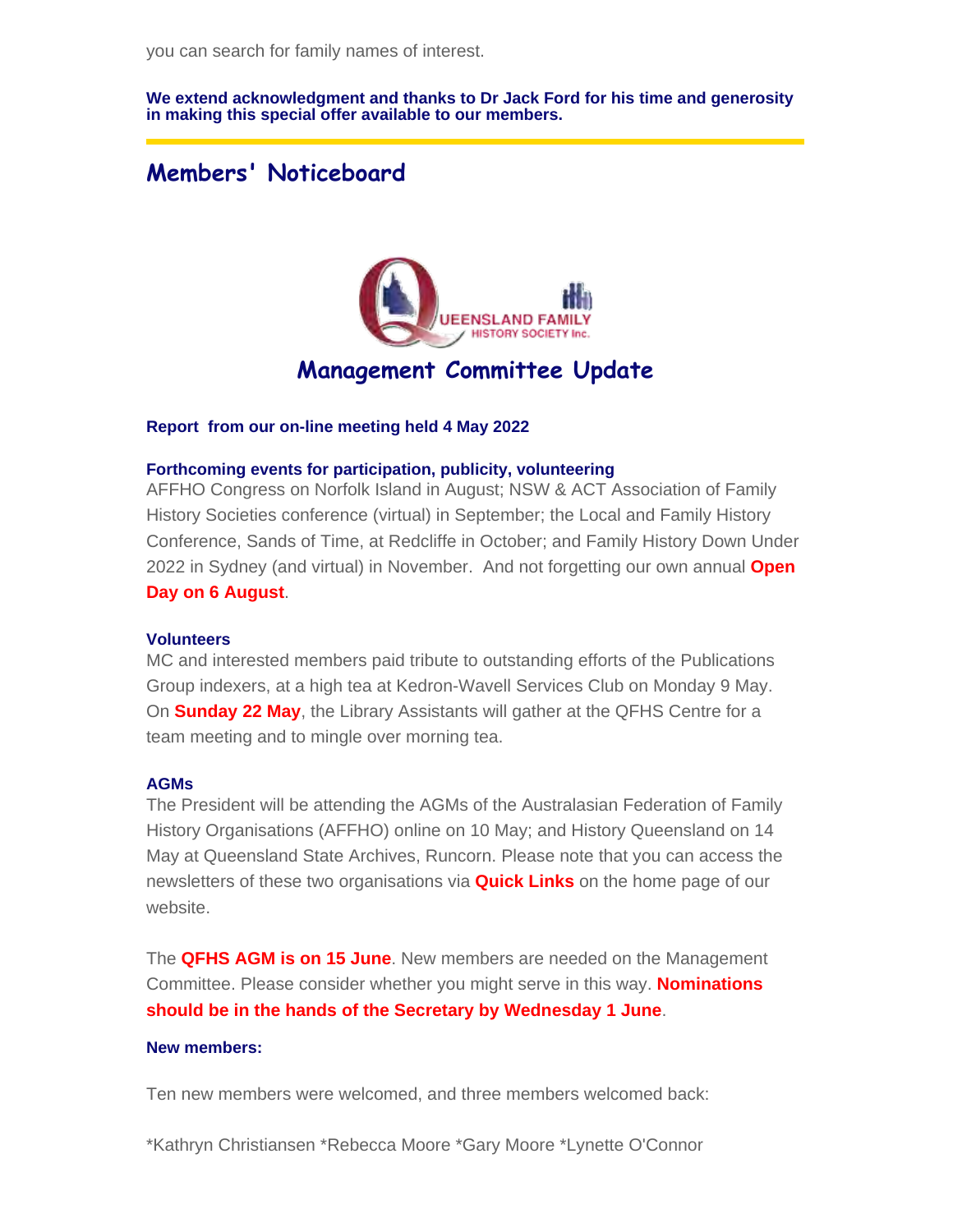\*Robert Railton \*Thomas Schoeffler \*Sandra Hanson \*Annette Simpson

\*Ross Glancy \*Robert Hanson \*Jennifer Smith \*Pamela Tomes \*Linda Wiltshire

*Elaine Eager* **QFHS Secretary**



## **Wednesday 15 June 7.30 - 9.30 pm**

#### **Meeting details**

The AGM will be held at the QFHS Library and Resource Centre, 58 Bellevue Avenue, Gaythorne, and also online via Zoom. You can register to attend using Zoom through Eventbrite, where bookings will close at **5.30 pm on Tuesday 14 June**. You do not need to register to attend at the QFHS centre.

At the AGM, the 2021–22 Annual Report and Financial Statement will be presented followed by the election of the Management Committee for 2022–23. Following the AGM, the QFHS Family History Book Award winner for 2022 will be announced. You can see a list of past winners of this award [here](https://www.qfhs.org.au/about-us/awards/book-award-winners/).

#### **Nominations for Management Committee**

Members of QFHS are invited to nominate for election to the positions of President, Vice-President (2 positions), Secretary, Treasurer, and Committee members (minimum 5 positions). Nomination forms for election to Management Committee are now on the website (in blue banner at bottom of Home page). You can find out more about these roles by contacting the Secretary, Elaine Eager, at secretary@qfhs.org.au.

**All financial members are welcome to attend the AGM either in person or online.**

**[Register here to attend Online](https://www.eventbrite.com.au/e/qfhs-annual-general-meeting-and-qfhs-book-award-tickets-320375219907)**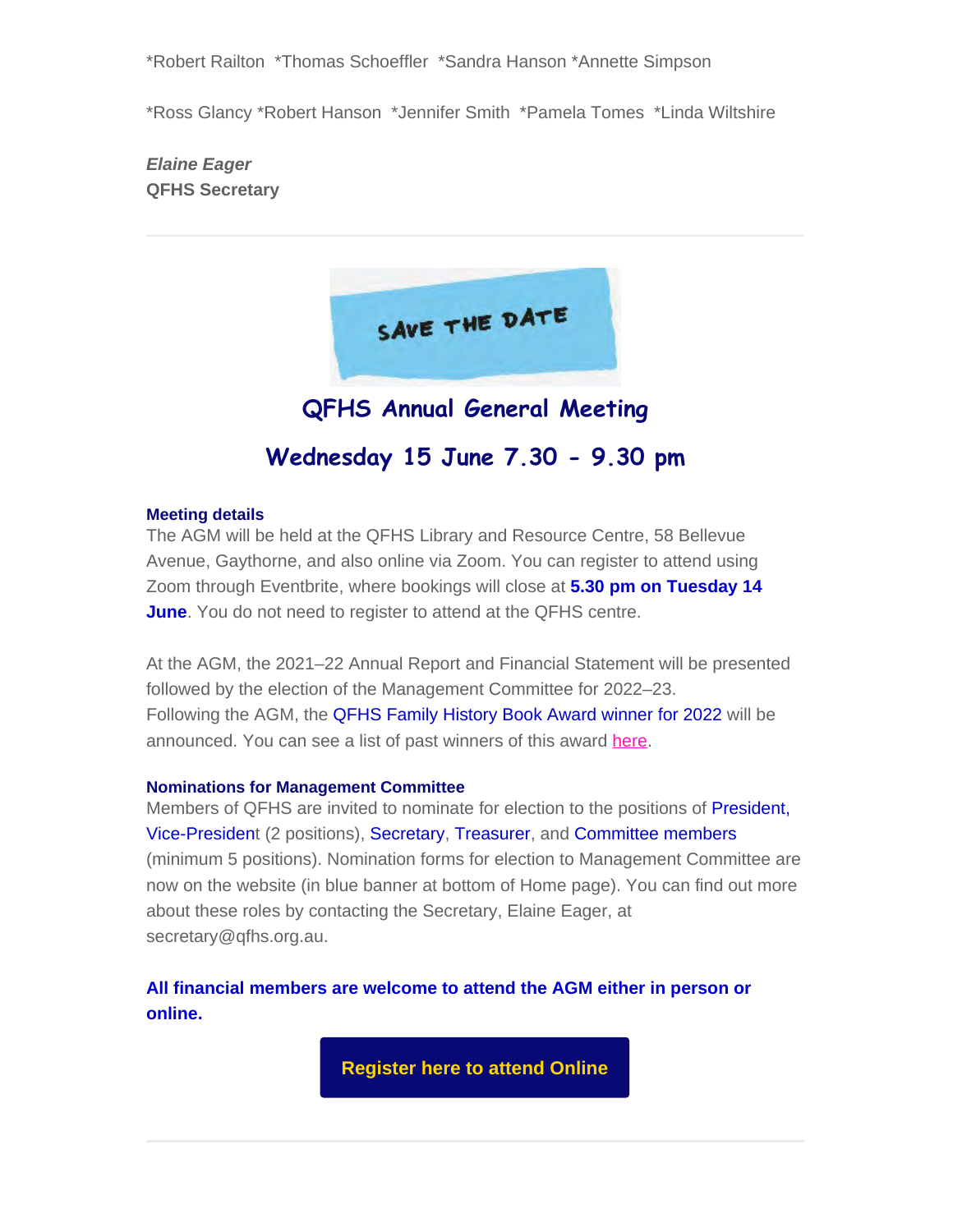

## **Meeting date changes in May**

Please note the following adjustments to upcoming QFHS activities:

#### **Library Assistants' meeting.**

Now being held on Sunday 22<sup>nd</sup> May at 9.30 am - 12.30 pm<sup>.</sup>

#### **QFHS Trout Game**

Re-scheduled from 22nd May to Sunday 29th May 10.00am - 4.00pm.



GENEALOGICAL SOCIETY OF QUEENSLAND Inc Enriching family history

## **Special Mini-Seminar**

## **Sharing family history: telling, writing**

**Wednesday 4 June 9.00am - 1.00 pm via Zoom**

QFHS members are invited to join in this special GSQ event

**Program includes: Connecting kids with history** - Kate Simpson **Generational interviewing & writing** - Indyana Horobin

#### **Panel - Stories with fewer words**

*The shortened family book* - Judy Lofthouse *Using PowerPoint to tell family history stories* - Bev Murray *A picture can tell many stories* - Pauline Williams

**Creative story planning** - Sharyn Merkley **Hop to it! The benefits of blogging** - Alex Daw

**GSQ Writing Group activities** For further details and to book you place click [here](https://www.gsq.org.au/event/sharing-family-history-telling-writing/)

**Please note: Early bird tickets at the discounted rate of \$25.00 (GSQ/QFHS**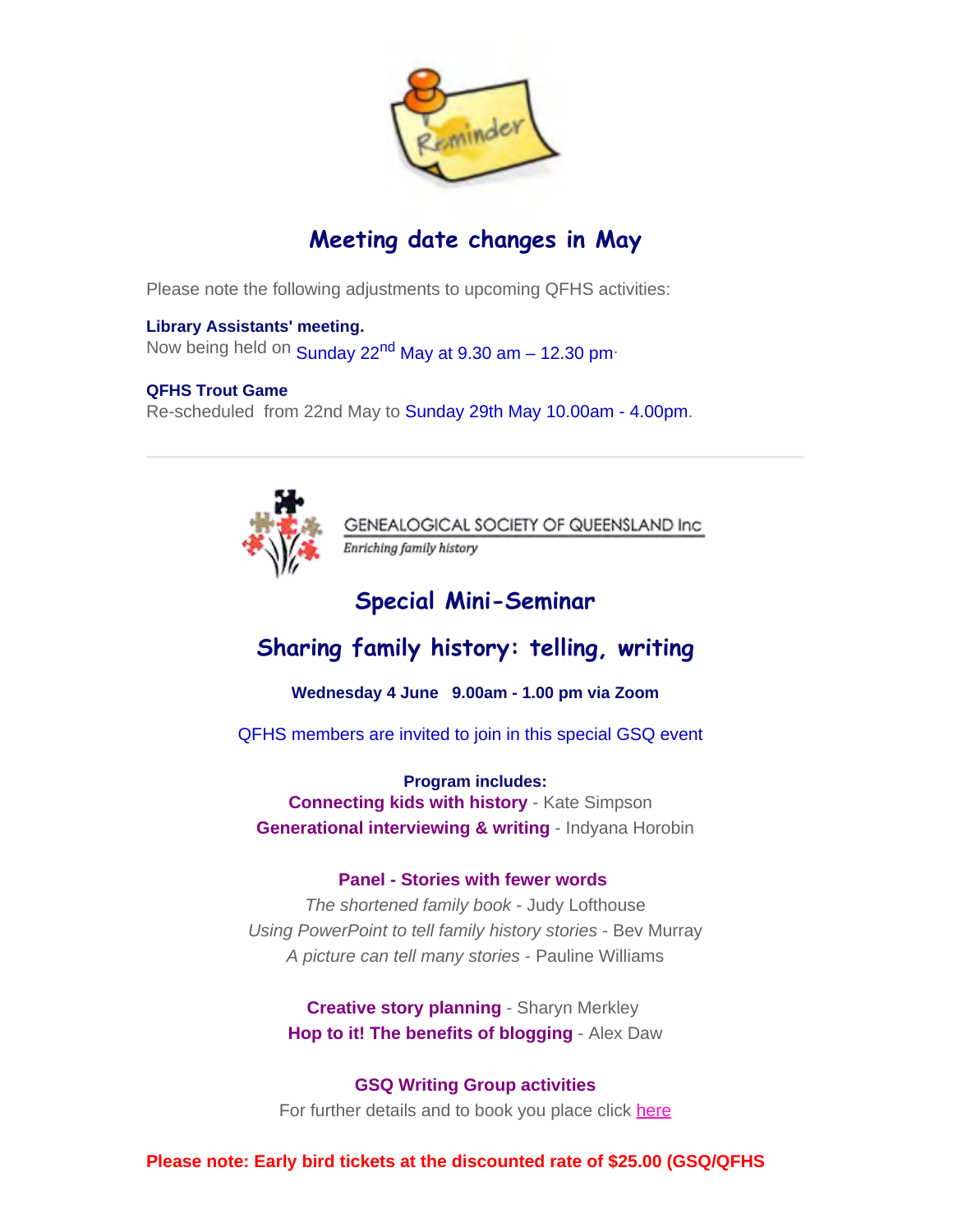

## **Recording of Presentations**

## **A new QFHS Service**

**Learn@QFHS** presentations are now being recorded. As part of a trial three presentations have been recorded over recent weeks and made available to session participants to view or review in their own time. It's proven popular with members and QFHS as decided to continue with this new service for suitable presentations in 2022.

This is how the service works. Where the presenter gives permission and the presentation is suitable, the event will be recorded and uploaded to the *Vimeo platform*. Those who have registered and paid for the event beforehand will receive a link and password to enable them to view or review the recording over the following weeks.

If you have already booked for an upcoming event we will advise you if the presentation will be recorded.

Please note: At this stage it is not possible to purchase a presentation recording after ticket sales have closed.





**Are you a new member? Is it a while since you have been to the Library and Resource Centre?**

We invite you to attend a New Members' Welcome and Orientation session when you join the Society or at any time you would like a refresher. Session details [here](https://www.qfhs.org.au/events/new-members-welcome-and-orientation/)

#### **The next session will be held on Friday 20 May.**

For bookings or queries email [welcome@qfhs.org.au.](mailto:welcome@qfhs.org.au?subject=New%20Members%20Orientation)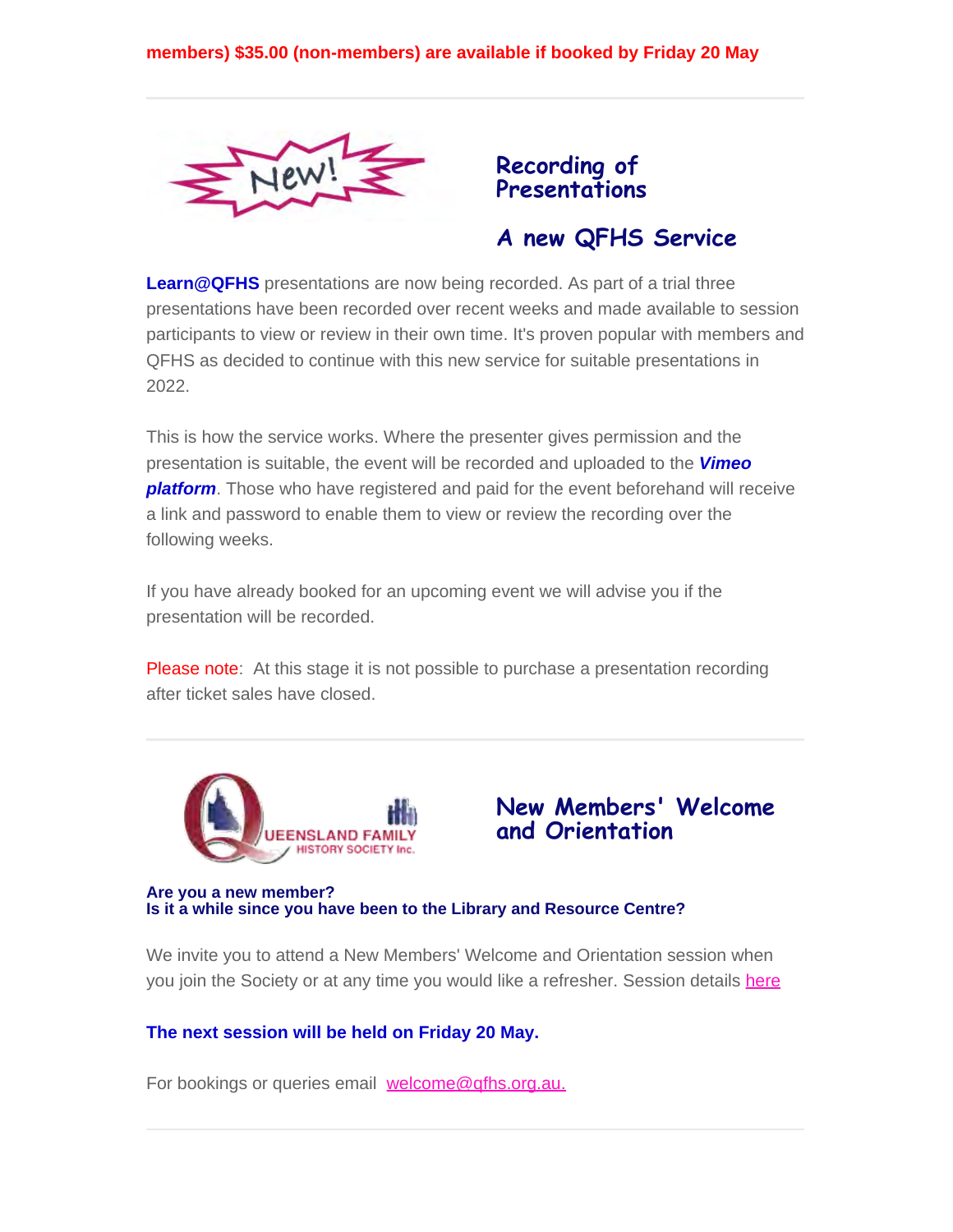

## **You're invited to join our Print Library Team**

Have you any time you can spare to help your society to recover from Covid?

Donate 3 hours a week on Friday or Monday morning to the Print Library and you will enjoy -

- . A cuppa and a chat,
- . Company of other devotees of Family History,
- . Perhaps find some hidden gems from our shelves.

There's lots of "unfinished business", both electronic records and print books, needing your help. If you'd like to know more contact Lurline Gedge (Team Leader) at tgedge@bigpond.net.au.



There are many ways you can support your Society. Perhaps you can make a contribution to one of these teams:

- **External Events Coordination and Support**
- **Meetings administration and support**
- **Digitising/Indexing team**
- **Education team**
- **Library Assistants**
- **Technical/computer team**

All expressions of interest very welcome. Contact [secretary@qfhs.org.au](mailto:secretary@qfhs.org.au); phone 07 3856 2724

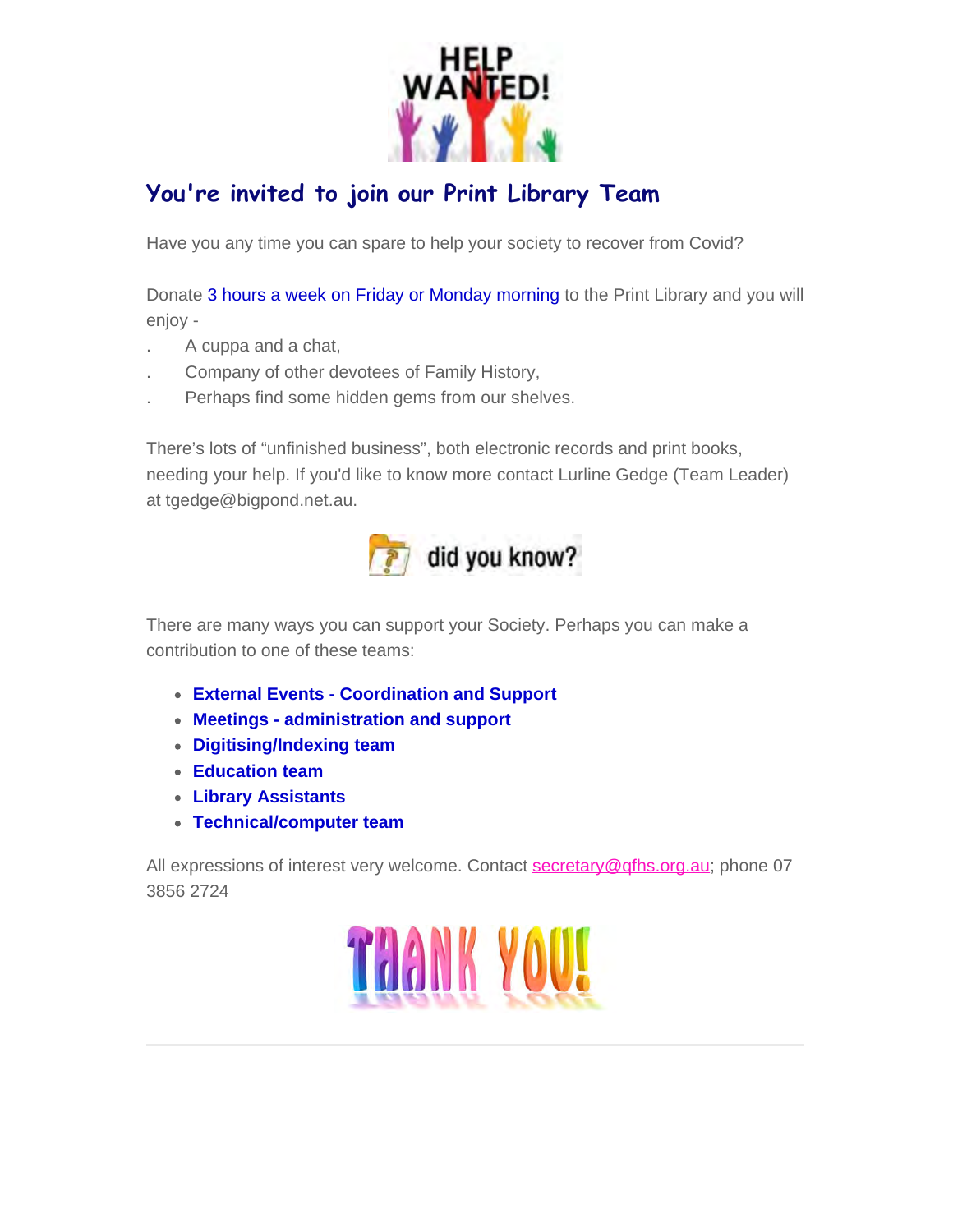

#### **Have you liked us on Facebook yet? Or followed us on Instagram or Twitter?**

You can visit our Facebook page [here](https://www.facebook.com/qldfamilyhistorysociety/) or link to QFHS social media in the blue banner at the bottom of our [website.](https://www.qfhs.org.au/)



### **Registering for Zoom presentations**

Immediately after registering for an event on Eventbrite, you should receive a confirmation email. If you do not receive this confirmation, it may be that the email address you gave was not valid. In fact, you should receive three emails generated by Eventbrite: one immediately after you register, a second two days before the event, and a third shortly before the event begins. If you are not receiving these notifications, email [marketing@qfhs.org.au](mailto:marketing@qfhs.org.au) so we can check.

## **Web Wanderings**



*"My Heritage"* will continue to be available for home on-line access. Just log in to the QFHS website an[d select on-line access](https://www.qfhs.org.au/online-access/). When you click on *MyHeritage* you will receive advice on how to log in. Why not give it a try and see what records you can access?

Members can still enjoy free access to *"Ancestry"* and **"FindmyPast"** when they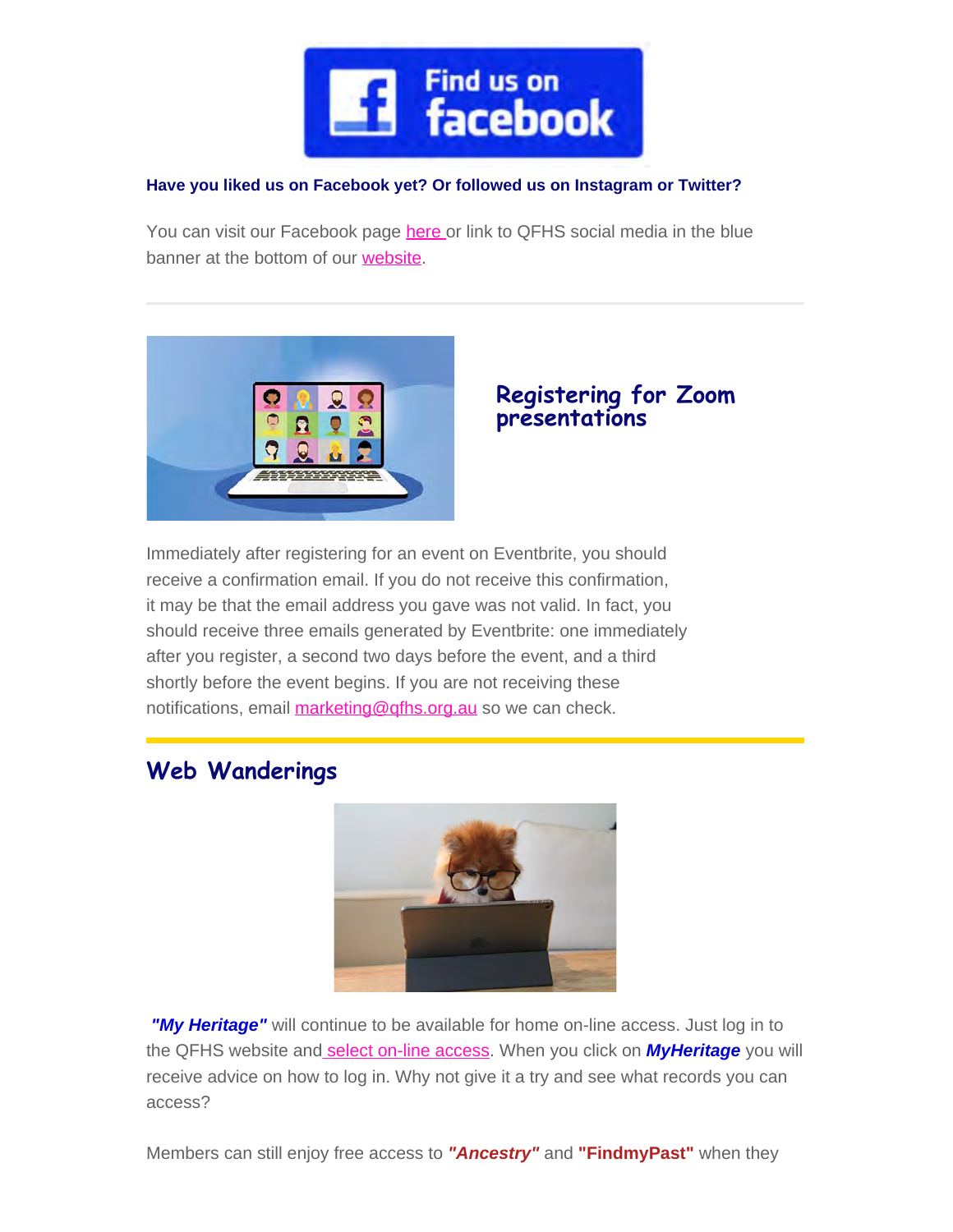log in at the QFHS Resource Centre (via one of the linked computers or their own device).

If you have any problems with access please email [secretary@qfhs.org.au](mailto:secretary@qfhs.org.au?subject=Access%20to%20Subscription%20sites)



Findmypast has added 500,00 new records to their English Catholic baptisms, marriages, and burials, as well as an incredible 118 new and updated newspaper titles. New records include:

#### [England Roman Catholic Parish Baptisms](https://search.findmypast.com.au/search-world-records/england-roman-catholic-parish-baptisms)

400,000 new parish baptisms from the diocese of Salford are now online. Most transcriptions include birth year and date, baptism year and date, church, parish, and parents' names.

#### [England Roman Catholic Parish Marriages](https://search.findmypast.com.au/search-world-records/england-roman-catholic-parish-marriages)

85,988 new parish marriage records have been added to this expanding collection, also from the diocese of Salford. These records offer a combination of details, including marriage date, the church name, parish of both spouses, and father's name of both spouses.

#### [England Roman Catholic Parish Burials](https://search.findmypast.com.au/search-world-records/england-roman-catholic-parish-burials)

Covering an incredible 92 churches across Lancashire and Greater Manchester new records include 21,525 burial records from Salford Diocese. The records offer an abundance of information, including death date, burial date, and often burial ground.

#### **Online sites, Collections and Virtual Tours**

**In 2022 we will keep pursuing new free sites and useful resources to support you in your research.**

**Here are some suggestions for you to explore this month.**

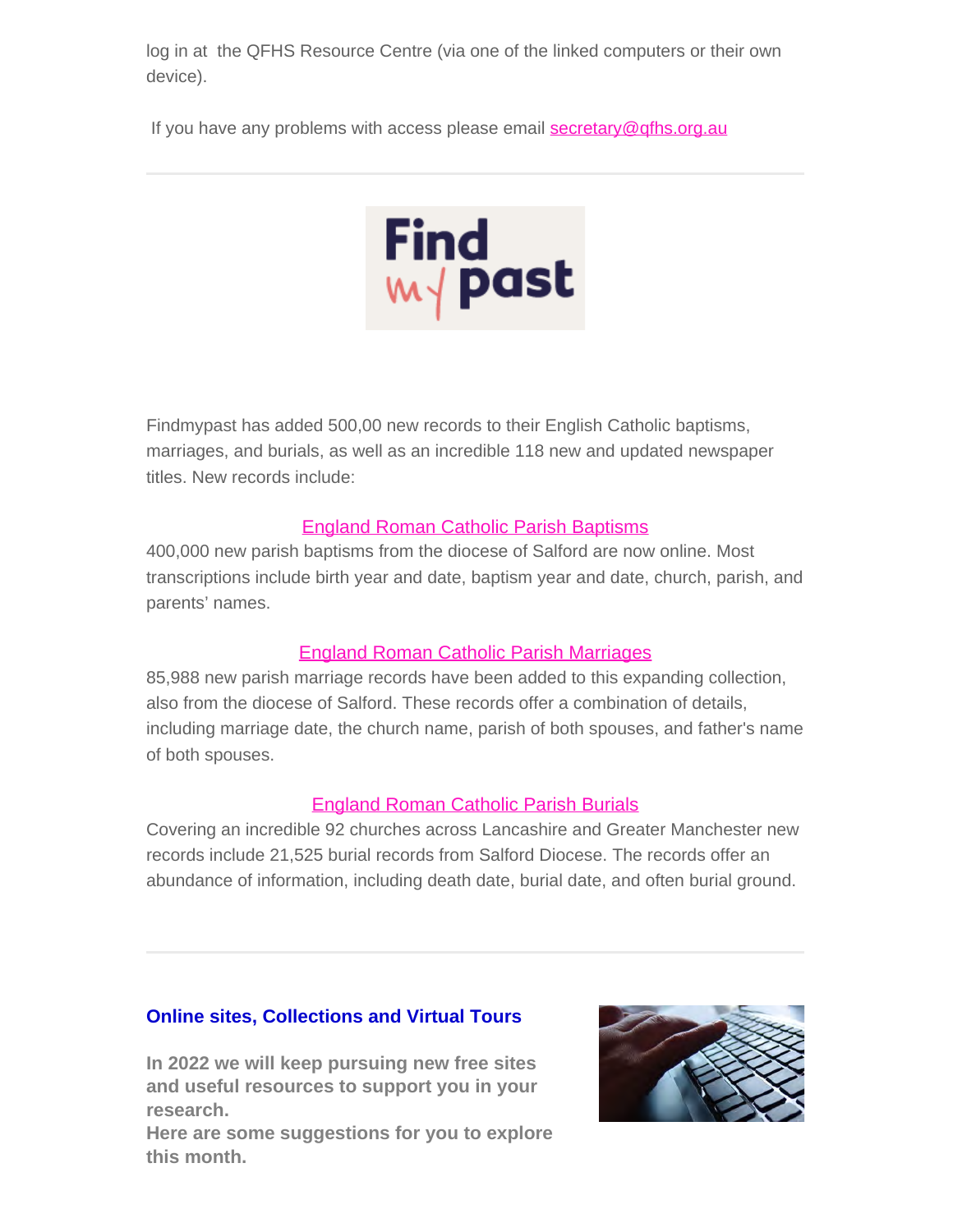

## **Discover and Explore your Ancestral Home using Irish Maps**

Maps have the potential to reveal much more than just the locality of our ancestors. *Ireland xo reaching out* have gathered some handy tips on understanding Irish maps, what to look for, where to find them and how they can be useful in your research.

Resources available include the First Route Maps of Ireland as well as the First Atlas of Ireland, which will show you your ancestral county just after Cromwell. Also included are tips on using the Lewis Maps drawn up just before the Famine, the First Ordnance Survey of Ireland, Griffiths Maps, and the 25-inch Series OS Maps which can be used to locate properties attached to names in the 1901 & 1911 Irish Census. Click [here](https://irelandxo.com/ireland-xo/news/finding-navigating-old-irish-maps?utm_medium=email&utm_source=emfluence&utm_campaign=Finding+%26+Navigating+Old+Irish+Maps) to learn more.



## **Oral History: Tips and Tricks**

## **Insights from a Professional Biographer and Interviewer**

Would you like to improve your skills in interviewing and recording oral histories? FamilySearch have provided some useful resources [here i](https://www.familysearch.org/rootstech/session/oral-history-insights-from-a-professional-biographer-and-interviewer?cid=em-rt-13223&mkt_tok=NTc4LVRUWC04NzQAAAGDagZFhJFpr-DFYWKIdA1Ux0pMKx8IQNLldByXh0QvKyYfPM50F--4VXzutI7Ovz2lwwbZoRWSgyBjchwTjZ3lZPFeGVzym0cvoZrDjdXec34-yw)ncluding a YouTube video on the topic. You will discover questions everyone should ask, secrets to intensive listening, affordable equipment, and how to transcribe audio.

## **Online Journals**

#### **The following electronic journals have been recently added to our collection.**

You can access the full list of online journals by going to the QFHS Website and clicking on the Resources tab. From the drop down list click on electronic journals.

#### **Note: you need to be logged in to the QFHS Website to access these**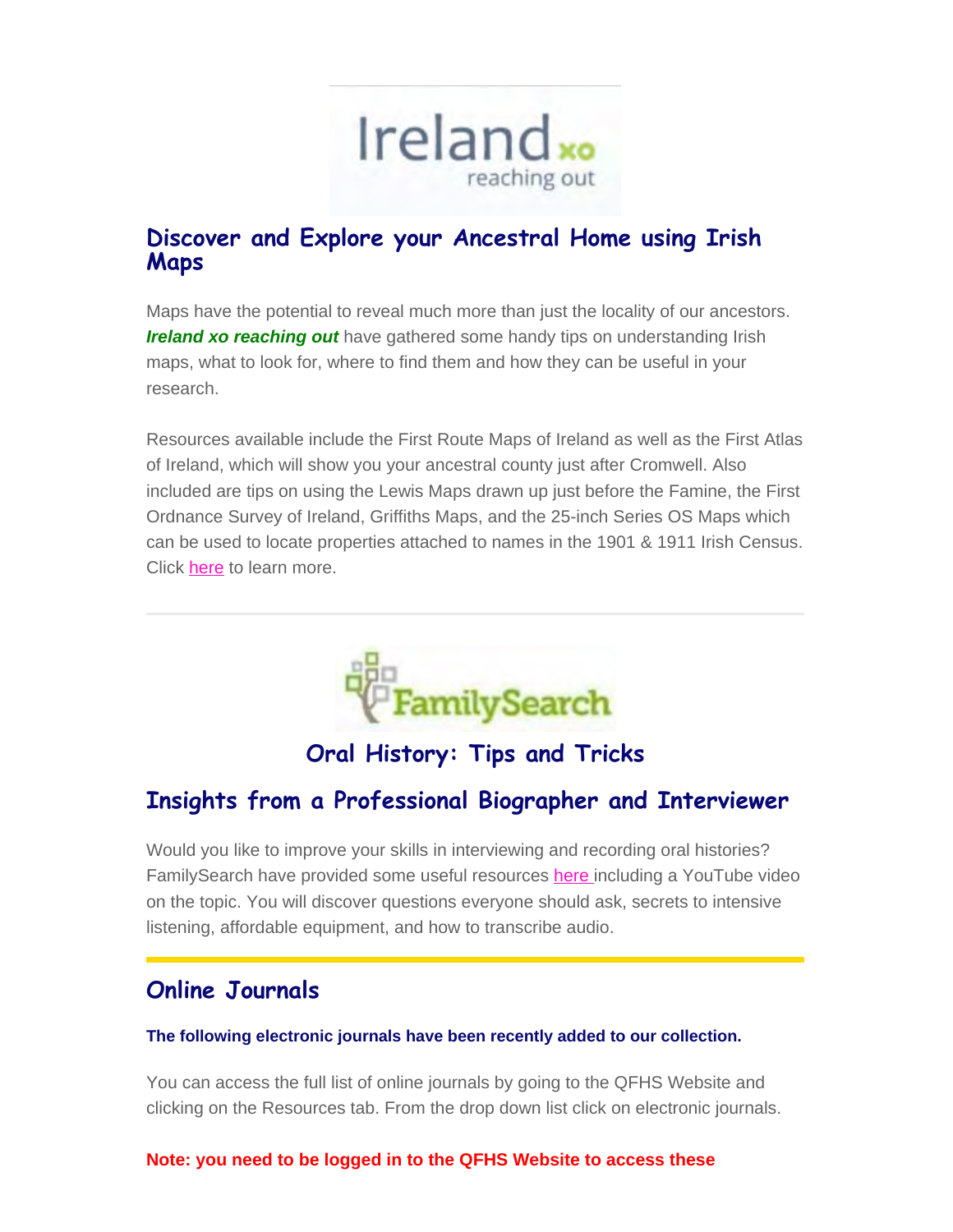#### **resources.**

- BCGS Cariboo Notes Vol 39 2 2022
- Bulletin Vol 53 1 2022
- East Ayrshire FHS Journal 50 2022
- Fife Roots 7 2022
- Journal Vol 17 02 2022
- Lambing Flat Vol 43 2 2021
- Lambing Flat Vol 44 1 2022
- Ormskirk Family Historian 87 2022
- RHSQ Bulletin 873 2022
- Valley Genealogist Vol 37 1 2022
- Footprints Vol 44 4 2022
- Narre Warren District FHG Issue 132 2022
- Cornwall Issue 183 2022
- Isle of Wight Journal No145 2022 05
- Missing Link 50 2022 05
- NZ Family Tree 2022

## **General items of interest**



### **Members Tips and Discoveries**

Thanks to our members for sharing their finds this year. You're welcome to let us know about any interesting discoveries or learnings. Just email [snippets@qfhs.org.au](mailto:snippets@qfhs.org.au)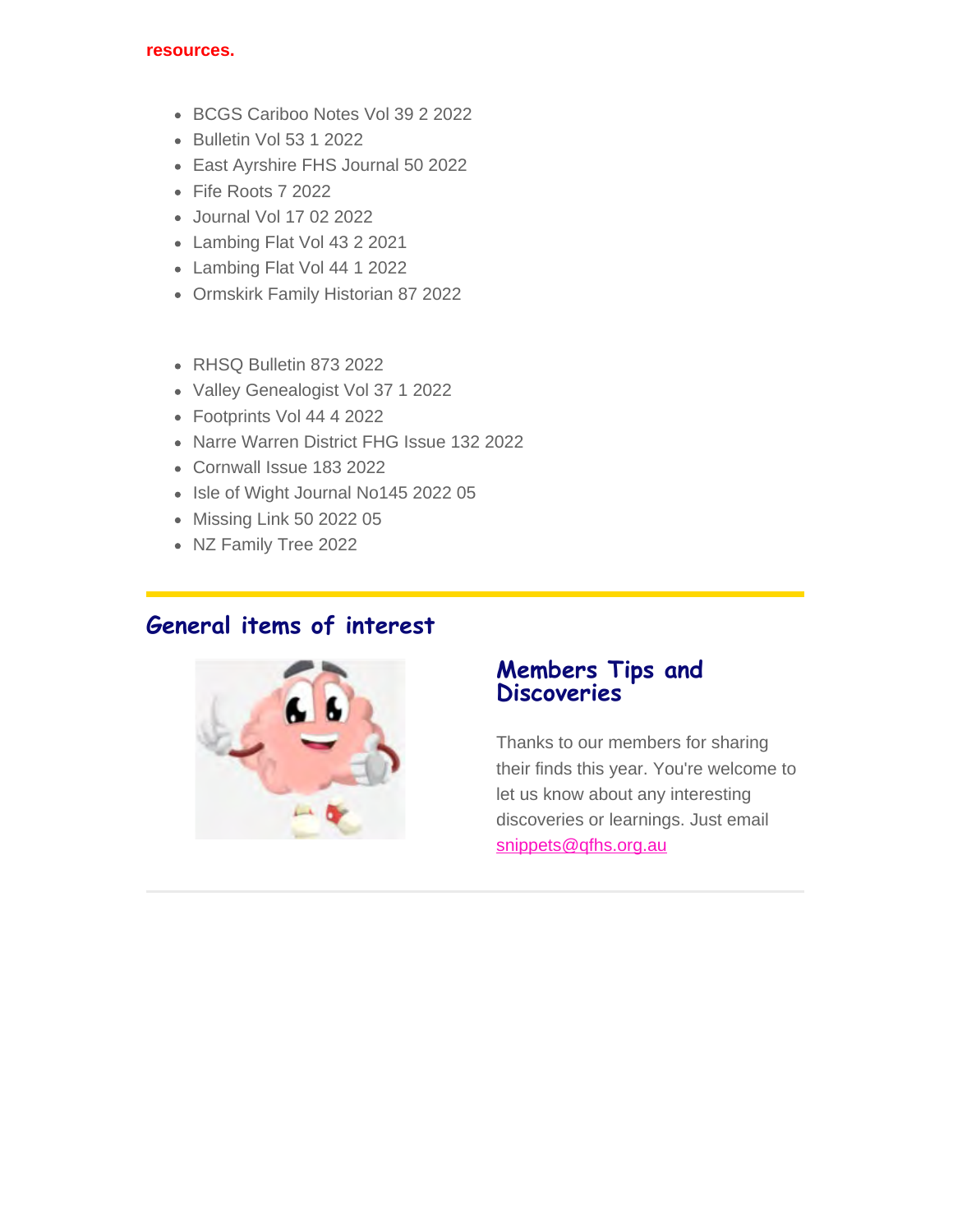

**The 75th Anniversary of the 1947 Camp Mt Rail Crash** was commemorated at Samford Museum on Monday 2nd May. Interested in learning more about this shocking local accident ? State Library of Queensland (SLQ) has created a very interesting timeline. Take a look [here](http://qldstatearchives.shorthand.com/campmountain/) to find out about what happened and who was involved.

Thanks to Lyndal Cosgrove for sharing this information.



## **Royal Historical Society of Queensland Upcoming Events**

#### **Hidden Toils: The Contribution of Chinese Australians to the Early Development of Queensland Saturday 28 May, 9am**

Join us for our next conference, which shines shines a light on the unique and underappreciated contribution that Chinese Australians have made to the early development of Queensland. It will cover several themes including pastoralism, commerce and culture, with a particular focus on settler families.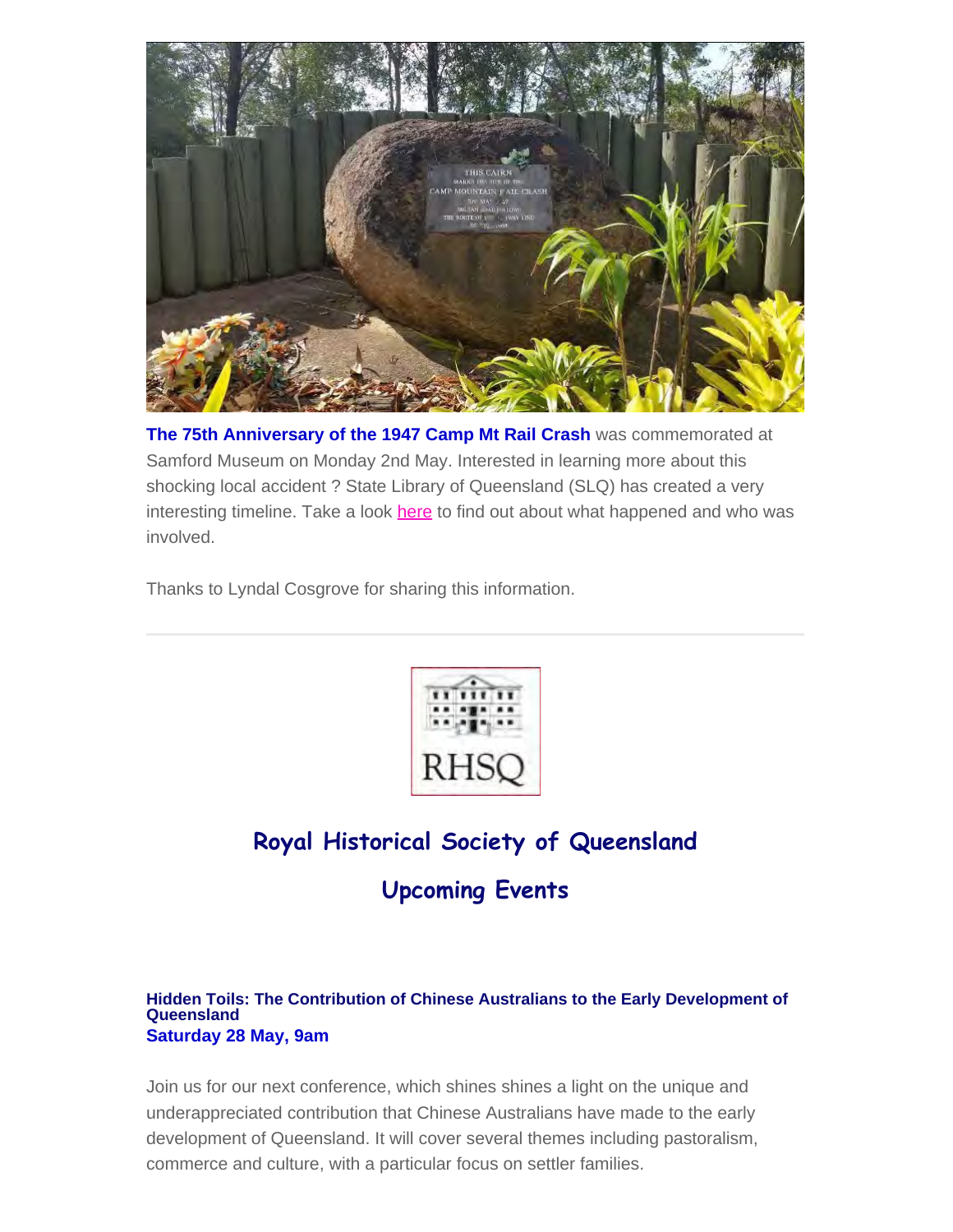#### **Queensland Day Dinner Monday 6 June, 6.30pm**

The President and Council of The Royal Historical Society of Queensland and The Professional Historians Association (Qld) request the pleasure of your company at the 2022 Queensland Day Dinner and the presentation of the John and Ruth Kerr Medal for Distinction. This year it will be held at Tattersall's Club.

#### **Further information and bookings check** [here](https://queenslandhistory.org/events/list/)

#### **Books - News and Reviews**



**Is there a book that has delivered an important breakthrough in your family history research or perhaps one that has provided fresh insights and directions? Why not write up a short review that we can share with other members?**

Contact [snippets@qfhs.org](mailto:snippets@qfhs.org.au).au to discuss your review.



#### **Acknowledgements**

We would like to thank all those who have taken time out to send items of interest to our "Snippets" mailbox at - [snippets@qfhs.org.au](mailto:snippets@qfhs.org.au)

The more we receive, the more frequently we can produce a Newsletter. If your submission does not appear in this issue, we will try to include it in a future edition. Please note that reference to any product does not imply endorsement. Members are cautioned to evaluate products prior to purchase.

**Editor** 

*Disclaimer: This newsletter is produced in good faith, and information received is deemed to be accurate, but the editor takes no responsibility for incorrect information supplied. [Editor's note: The opinions expressed herein are those of the authors and are not necessarily those of the Editor or of QFHS.]*